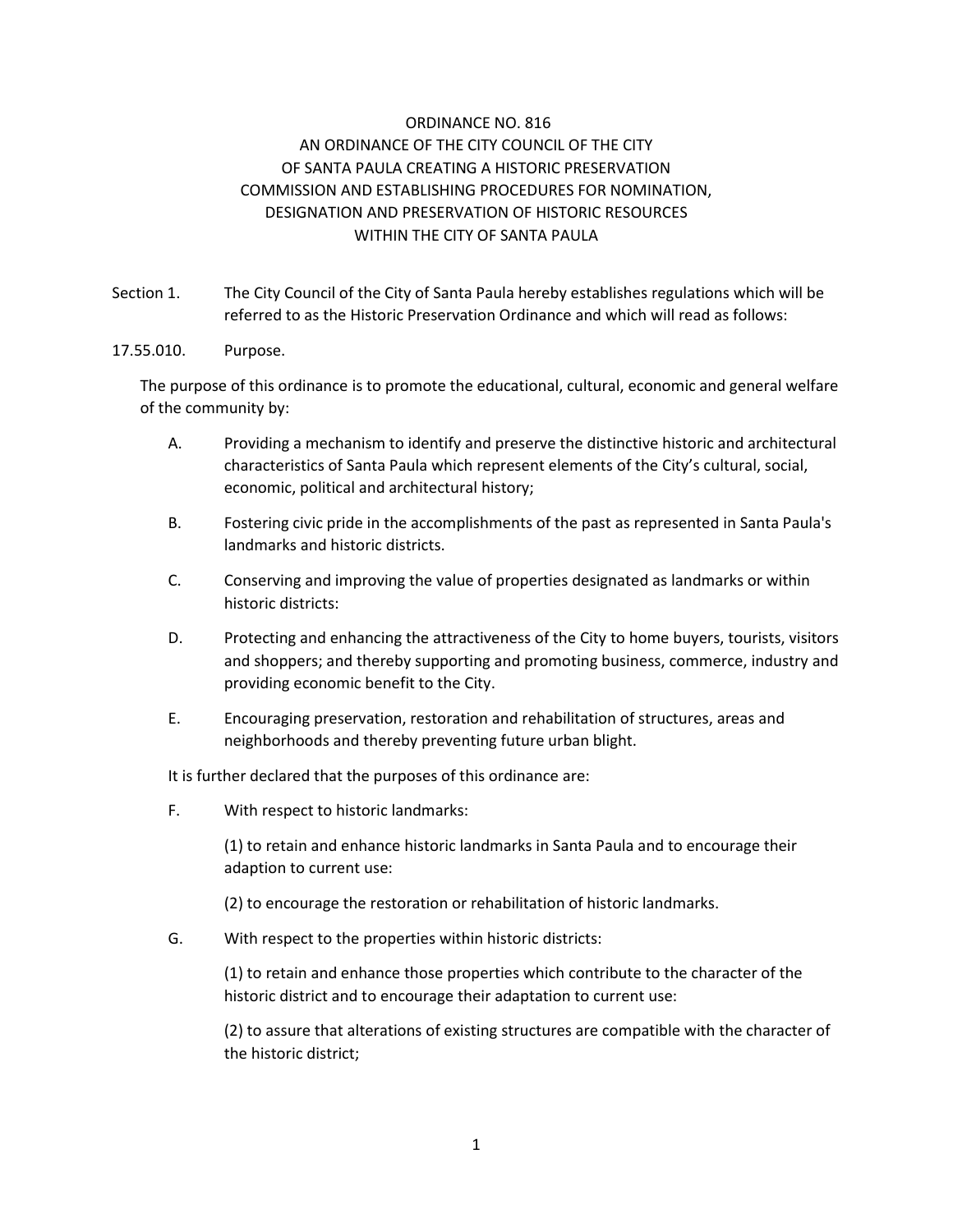(3) to assure that new construction and subdivision of lots in a historic district are compatible with the character of the historic district.

## 17.55.020 Definitions.

Unless specifically defined below, words or phrases in this ordinance shall be interpreted to give them same meaning as they have in common usage and to give this ordinance its most reasonable application.

- A. ALTERATION. Any exterior change or modification, through public or private action, of any cultural resource or of any property located within a historic district including, but not limited to, exterior changes to or modification of a structure, architectural details or visual characteristics such as surface texture, grading, surface paving, new structures, cutting or removal of trees and other natural features, disturbance of archeological sites or areas, and the placement or removal of any exterior objects such as signs, plaques, light fixtures, street furniture, walls, fences, steps, and landscape accessories affecting the exterior visual qualities of the property. In commercial zones, alteration also includes paint color changes which are not compatible with the neighborhood or district as determined by the Planning Director or, on appeal, by the City Council. Alteration does not include "ordinary maintenance" as defined below.
- B. CERTIFICATE OP APPROPRIATENESS. A certificate issued by the Historic Preservation Commission indicating its approval of plans for alteration, construction, removal or demolition of a structure within a historic district.
- C. CERTIFICATE OF ECONOMIC HARDSHIP. A certificate issued by the Historic Preservation Commission authorizing an alteration, construction, removal or demolition, even though a Certificate of Appropriateness has previously been denied.
- D. CONSTRUCTION. The act of adding to an existing landmark or to a structure within a historic district: or the erection of a new structure within a historic district.
- E. DEMOLITION. Any act or process that destroys in part or in whole, a structure in a historic district.
- F. DEMOLITION STAY. A temporary delay in the processing of a permit to demolish a designated heritage resource so that attempts can be made to preserve the resource. The length of delay shall be based on the significance of the structure as provided in Sec. 17.55.190 of this chapter.
- G. DESIGNATED HISTORIC DISTRICT. A defined area containing buildings, structures, sites, objects and spaces linked historically through location, design, setting, materials, workmanship, feelings and/or association. The significance of a district is the product of the sense of time and place in history that its individual components collectively convey. This sense may relate to developments during one period or through several periods in history.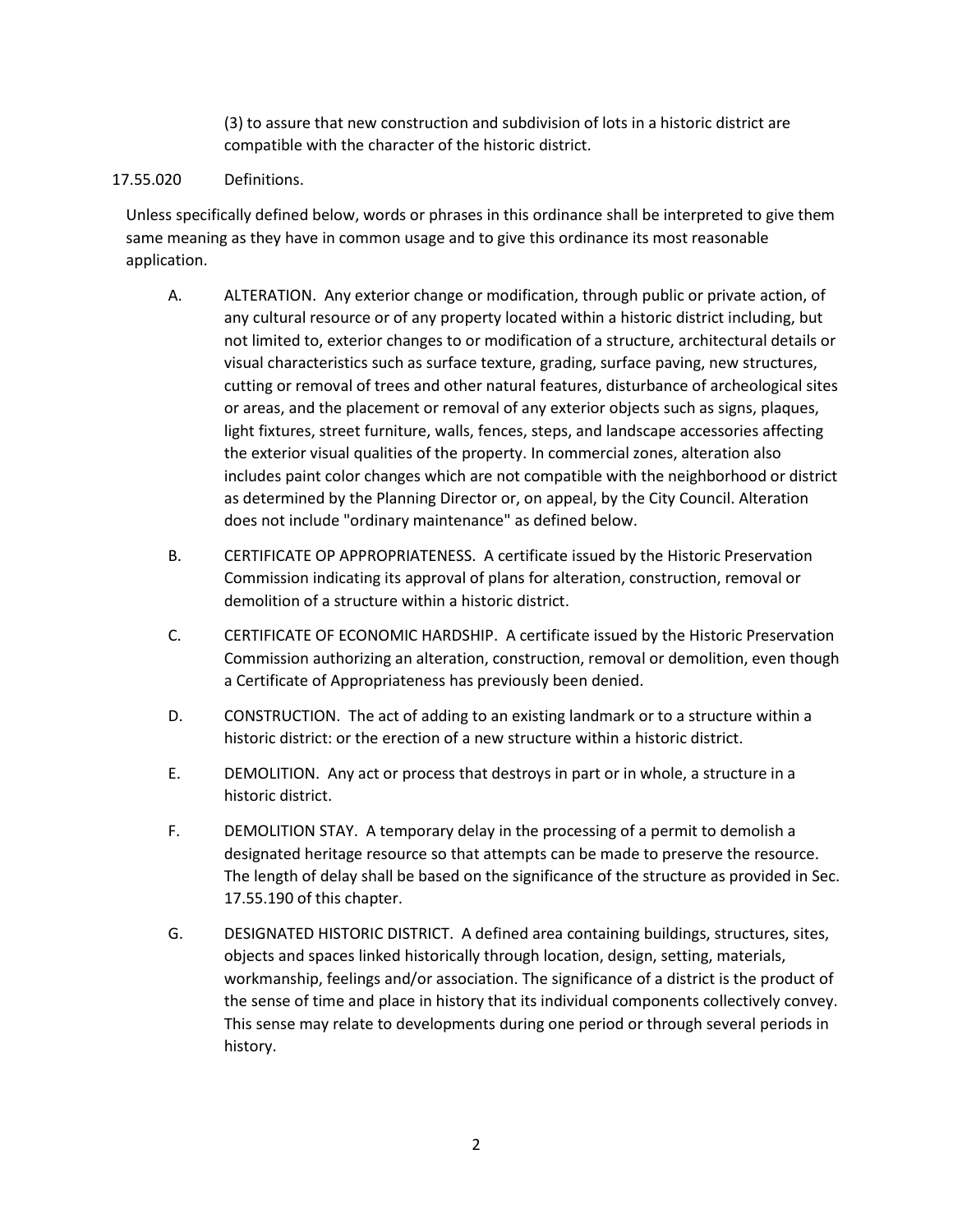- H. DESIGNATED HISTORIC LANDMARK. A building, improvement, structure, natural feature, site or area of land under single or common ownership, designated as a heritage resource pursuant to this Chapter.
- I. DESIGN GUIDELINES. Standards of appropriate activity which will preserve the historic and architectural character of a structure or the atmosphere of an area as described and illustrated in Appendix A and in Section 17.55.170.
- J. HERITAGE RESOURCE. Any public or private property designated by the City, pursuant to this Ordinance, as having special historical, cultural, archeological, scientific, architectural or aesthetic significance, interest or value as part of the heritage or history of the City of Santa Paula, the County of Ventura, the State of California, or the nation.
- K. HISTORIC DISTRICT DESIGN GUIDELINES. Standards of appropriate activity which will preserve the historic and architectural character of a structure or the atmosphere of an area as described and illustrated in Section 17.55.170 and in Appendix A.
- L. LANDSCAPING. The planting, including replanting in case of death, disease, disfigurement or dismemberment, of live trees, shrubs and ground cover which, at the time of planting, are healthy, vigorous, and free of diseases, and of a species that is able to thrive in the environment and soil type in which it is planted, and maintenance thereof sufficient to sustain plant life, including an irrigation system with a useful life of not less than ten years. In commercial and multiple-family zones, the irrigation system must be an underground system.
- M. ORDINARY MAINTENANCE. The maintenance, painting, landscaping or repair of any exterior feature in or upon any designated heritage resource that does not involve a change in design, material or the external appearance thereof, except that in residential zones, change of paint color shall also be considered ordinary maintenance.
- N. PRESERVATION. The identification, study, protection, restoration, rehabilitation or enhancement of cultural resources.
- O. REHABILITATION. The process of returning a property to a state of utility through repair or alteration, which makes possible an efficient contemporary use while preserving those portions and features of the property which are significant to its historic, architectural and cultural values.
- P. REPAIR. Any change that is not new construction, removal or alteration.
- Q. SECRETARY OF INTERIOR'S "STANDARDS FOR REHABILITATION" mean the standards listed in Section 17.55.140 C. of this Ordinance.
- R. STATE HISTORIC BUILDING CODE means Part 8 (State Historic Building Code) of Title 24 (Building Standards) of the State of California Administrative Code.
- S. STOP WORK ORDER means an order issued by the Building Department of the City of Santa Paula to stop any work (alteration, demolition, repair, construction or rehabilitation) being carried on in violation of the provisions of this Chapter.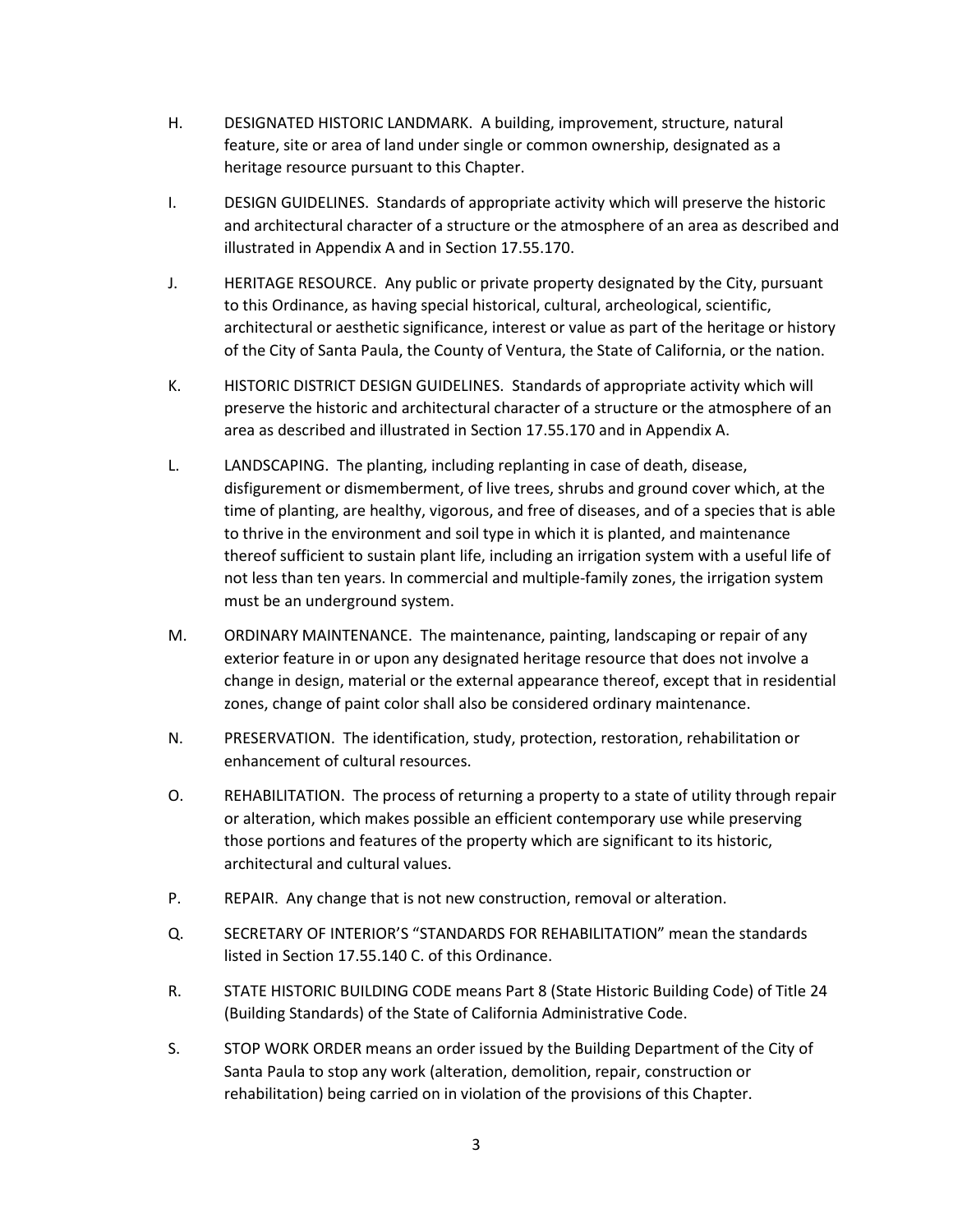T. VENTURA COUNTY LANDMARKS. Those buildings or sites previously designated as landmarks within the City of Santa Paula by the Ventura County Cultural Heritage Board and the City Council under the provisions of Ordinance No. 766 and as may be designated in the future in compliance with the procedures of this chapter.

17.55.030 Historic Preservation Commission.

When administering this ordinance, the Planning Commission of the City of Santa Paula shall act as the Historic Preservation Commission unless otherwise provided by resolution of the City Council.

## 17.55.040 Design Assistance Committee.

There is hereby created a Design Assistance Committee which shall act as an advisory body to the Historic Preservation Commission.

- A. Membership. The Design Assistance Committee shall consist of 5 members who shall be residents of the City of Santa Paula and appointed by and serve at the pleasure of the Santa Paula City Council, with the following qualifications:
	- (1) One member from the Santa Paula Planning Commission;
	- (2) One member who shall have been a candidate nominated by the Santa Paula Historical Society;
	- (3) One member who, by reason of training and experience is knowledgeable in the field of construction and structural rehabilitation, such as a licensed architect, engineer, contractor or urban planner.
- B. Term. The term of office for each member shall be four (4) years, except that two of the members first appointed shall be designated to serve for a term of two years, two or a term of three years, and one for a term of four years, so as to provide a continuity of membership on the Committee. Thereafter, the term for each member shall be four years. An appointment to fill an unexpired term shall be for the remainder of such unexpired term.
- C. Absences. If a member is absent from three successive regular or noticed special meetings, unless by permission of the Committee, or ceases to be a resident of the City, this seat shall be considered vacant.
- D. Removal. A Committee member may be removed upon the affirmative vote of three members of the City Council.
- E. Chairperson. The Mayor, with the approval of the City Council, shall appoint the first Chairperson from among the member, subject to the following condition:
	- (a) The term of office of the Chairperson shall be for the calendar year, or that portion remaining after he or she is appointed or elected. When there is a vacancy in the office of Chairperson, the Committee shall elect a Chairperson from among its members.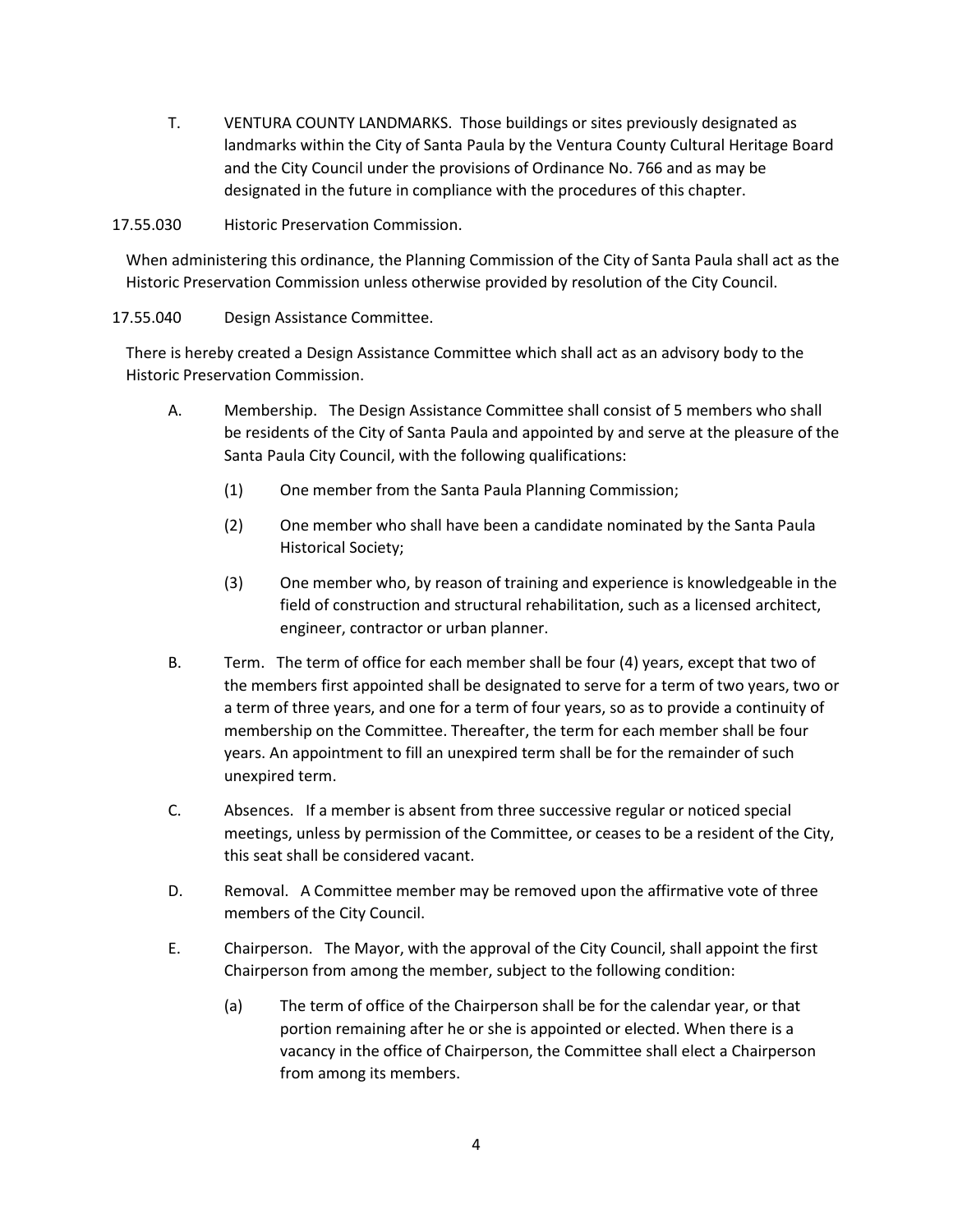#### 17.55.050. Planning Department.

The Planning Director or his or her designate shall act as secretary to the Historic Preservation Commission and the Design Assistance Committee, and shall be the custodian of their records, conduct official correspondence, and generally supervise the clerical and technical work of the Commission and Committee in administering this ordinance.

#### 17.55.060. Duties of the Historic Preservation Commission.

The Historic Preservation Commission shall have the power and duty to:

- A. Adopt rules of procedure which shall be approved by the City Council.
- B. Administer the provisions of this ordinance.
- C. Review and accept, modify or deny landmark nominations as recommended by the Design Assistance Committee.
- D. Review and accept, modify or deny historic district nominations as recommended by the Design Assistance Committee: and to forward their decision to the City Council for approval or denial.
- E. Review and accept or deny the Design Assistance Committee's recommendation for designated landmarks or historic districts to be listed on the National Register of Historic Places.
- F. Review and accept, modify or deny the issuance of a Certificate of Appropriateness, Certificate of Economic Hardship or Demolition Permit as recommended by the Design Assistance Committee.
- G. Direct the Planning Director to send applications for proposed zoning amendments, conditional use permits or zoning variances to the Design Assistance Committee for review prior to the public hearing if such items will affect proposed or designated landmark or historic districts.
- H. Review and accept, modify or deny the development of a preservation component in the General Plan as recommended by the Design Assistance Committee.
- I. Review and accept, modify or deny the Design Assistance Committee's recommendation regarding any amendments appropriate for the protection and continued use of landmarks or property or structures within a historic district following the Committee's periodical review of the City's Zoning Ordinance.
- J. Review and accept, modify or deny the Design Assistance Committee's recommendation regarding standards for minor changes to buildings which allow for City staff approval of such minor changes without full review under the provisions of Sec. 17.55.140.
- K. Perform such other functions as may be designated from time to time by the City Council.
- 17.55.070. Powers and Duties of the Design Assistance Committee.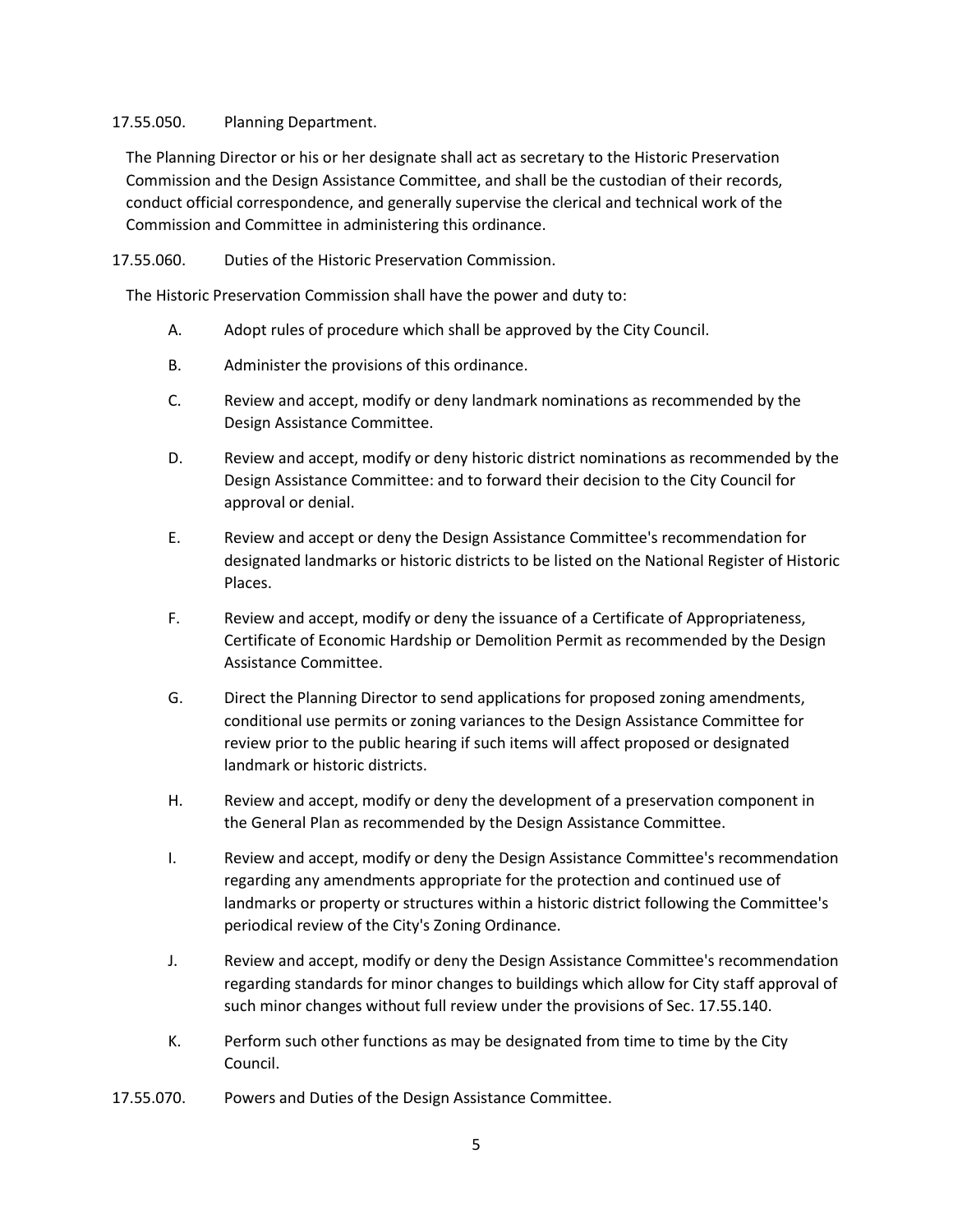A. The Committee shall develop and adopt rules of procedure which shall govern the conduct of its business in accordance with the provisions of this ordinance. All such rules shall be approved by the City Council.

Such rules of procedure shall also include as an appendix an illustrated portfolio including: photographs, illustrations, colors, descriptions, the Secretary of Interior's "Standards for Rehabilitation", the State Historic Building Code, Design Guidelines and other similar material interpreting the criteria for determining appropriateness as set out in Section l7.55.0BOA of this ordinance. Such appendix shall be placed on file at the Santa Paula City Hall and made available to the general public during regular business hours.

- B. To identify historically and architecturally significant properties, structures and areas that exemplify the cultural, social, economic, political or architectural history of the City.
- C. To investigate and recommend to the Historic Preservation Commission the designation of specific landmarks or historic districts.
- D. To keep a register of all properties and structures that have been designated as landmarks or historic districts, including all information required for each designation.
- E. To assist owners of landmarks and property or structures within historic districts on physical and financial aspects of preservation, renovation, rehabilitation, and reuse: and on procedures for inclusion on the National Register of Historic Places.
- F. To recommend to the Historic Preservation Commission the nomination of designated landmarks and historic districts to the National Register of Historic Places.
- G. To review all applications for construction, alteration, removal, relocation, or demolition affecting proposed or designated landmarks or structures within a proposed or designated historic district: and to recommend issuance or denial of Certificates of Appropriateness for such actions. Applicants shall be required to submit plans, drawings, elevations, specifications or other information as may be necessary to make such decisions.
- H. To apply the Design Guidelines when considering the alteration, construction or removal of landmarks or property or structures within historic districts.
- I. To recommend to the Historic Preservation Commission the adoption of standards for minor alterations such as changes in hardware, house and building address numbers, small plaques and name tags and structural hardware needed to comply with earthquake mitigation standards which may be adopted by the City.
- J. To review proposed zoning amendments, applications for special use permits or applications for zoning variances that affect proposed or designated landmarks or historic districts. The Planning Director shall send such applications to the Committee prior to the hearing date by the Planning Commission for the Committee's comments.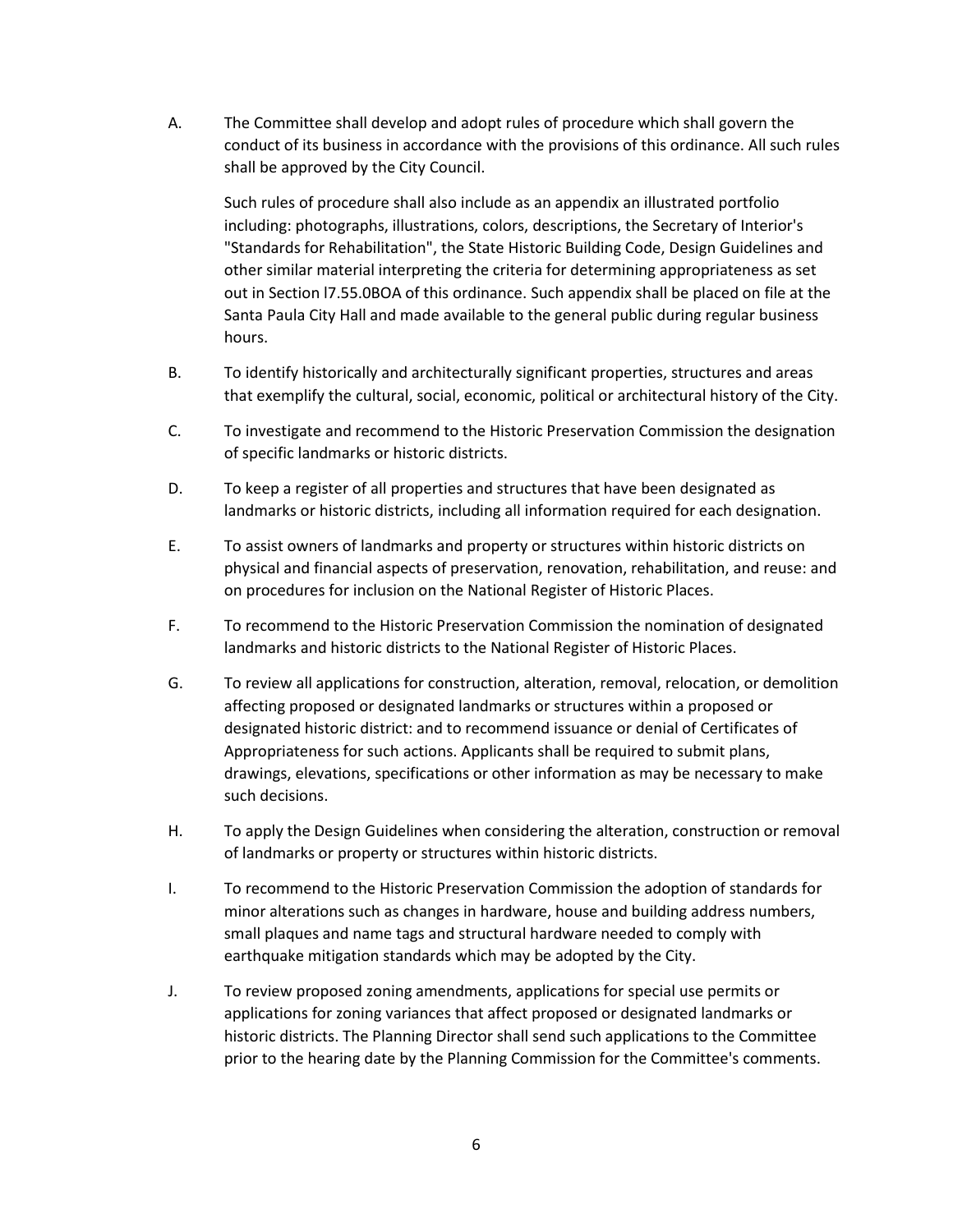- K. When deemed necessary by the Committee or at the request of an applicant, a spokesperson shall testify before all Commissions and the Council on any matter affecting historically or architecturally significant property, structures or areas.
- L. To recommend the development of a preservation component in the General Plan to the City Council and Planning Commission.
- M. To periodically review Santa Paula's Zoning Ordinance and recommend to the Planning Commission any amendments appropriate for the protection and continued use of landmarks or property or structures within a historic district.
- N. To undertake any other action deemed necessary to the implementation of this ordinance.

17.55.080. Nomination of Landmarks.

Nominations shall be made to the Design Assistance Committee on a form prepared by it and may be submitted by a member of the Committee, owner of record, the Historic Preservation Commission, or the City Council.

A. Criteria for Designation of Landmark Nomination.

The Design Assistance Committee, shall upon such investigation as it deems necessary, make a determination as to whether a nominated property or structure meets one or more of the following criteria:

- (1) Historical & Cultural Significance
	- (a) The proposed landmark is particularly representative of a distinct historical period, type, style, region, or way of life.
	- (b) The proposed landmark is an example of a type of building which was once common, but is now rare.
	- (c) The proposed landmark is of a greater age than most of its kind.
	- (d) The proposed landmark is connected with a business or use which was once common, but is now rare.
	- (e) The architect or builder was locally or nationally renowned.
	- (f) The site is the location of a significant local or national event.
- (2) Historic Architectural & Engineering Significance
	- (a) The construction materials or engineering methods used in the proposed landmark are unusual or significant or uniquely effective.
	- (b) The overall effect of the design of the proposed landmark is beautiful, or its details and materials are beautiful or unusual.
- (3) Neighborhood and Geographic Setting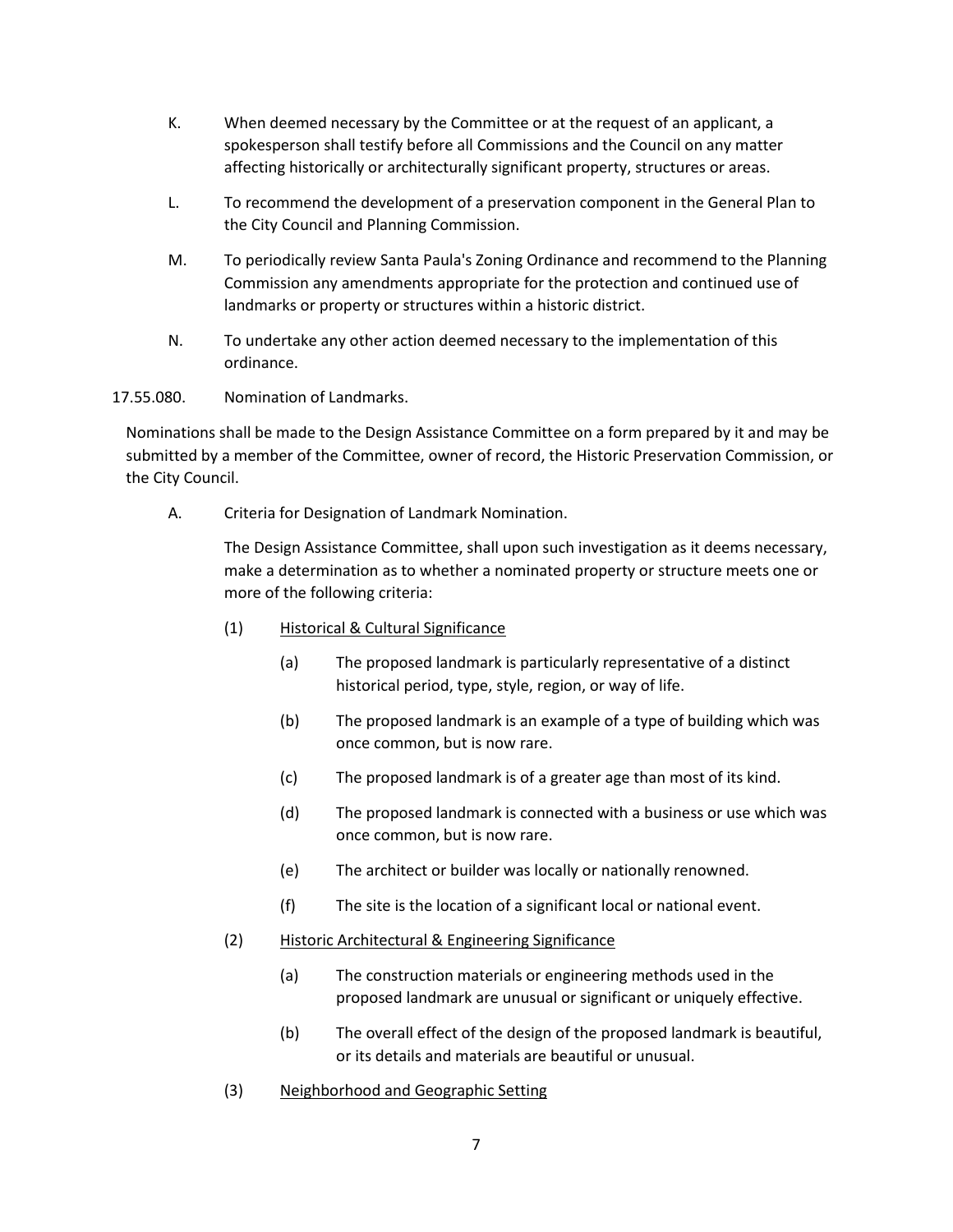- (a) The proposed landmark materially benefits the historic character of the neighborhood.
- (b) The proposed landmark in its location represents an established and familiar visual feature of the neighborhood, community or city.
- B. Any structure, property or area that meets one or more of the above criteria shall also have sufficient integrity of location, design, materials, construction and workmanship to make it worthy of preservation, restoration or rehabilitation.
- C. Notification of Nomination.

The Historic Preservation Commission shall schedule a public hearing on the nomination within 30 days following receipt of a report and recommendation from the Design Assistance Committee that a nominated landmark does or does not meet the criteria for designation.

- 1. Legal Notice of the time, place, and purpose of such hearing shall be given by the Secretary in a local newspaper not less than 10 calendar days prior to the date of hearing and by mail to the owners of the property. The Secretary may also give such additional notice as may be deemed desirable and
- 2. Prior to approval, modified approval or disapproval of the recommendation, the Historic Preservation Commission shall find that the nominated landmark does or does not meet the criteria for designation as set forth in Section 17.55.080 A and shall further find:
	- (a) That the proposed landmark has significant aesthetic, cultural, architectural, or engineering interest or value of a historical nature, and
	- (b) That the proposed landmark may be designated without imposing an undue hardship on the property owner, and
	- (c) That approval or modified approval or disapproval of the application is consistent with the purposes and criteria of this Chapter.
- 3. The action of the Historic Preservation Commission may be appealed to the City Council. The City Council shall hold a public hearing at the next regular meeting, consistent with the agenda preparation procedures and public hearing requirements. The City Clerk shall give notice of the time and place of the hearing by publication in a local newspaper and by mail to the owner of the property at least ten days prior to the hearing.
- 4. The City Council shall approve, disapprove, or modify the designation of the Historic Preservation Commission.
- 5. Prior to the approval or modified approval of designation, the City Council shall make those findings specified in Section 17.55.080 A.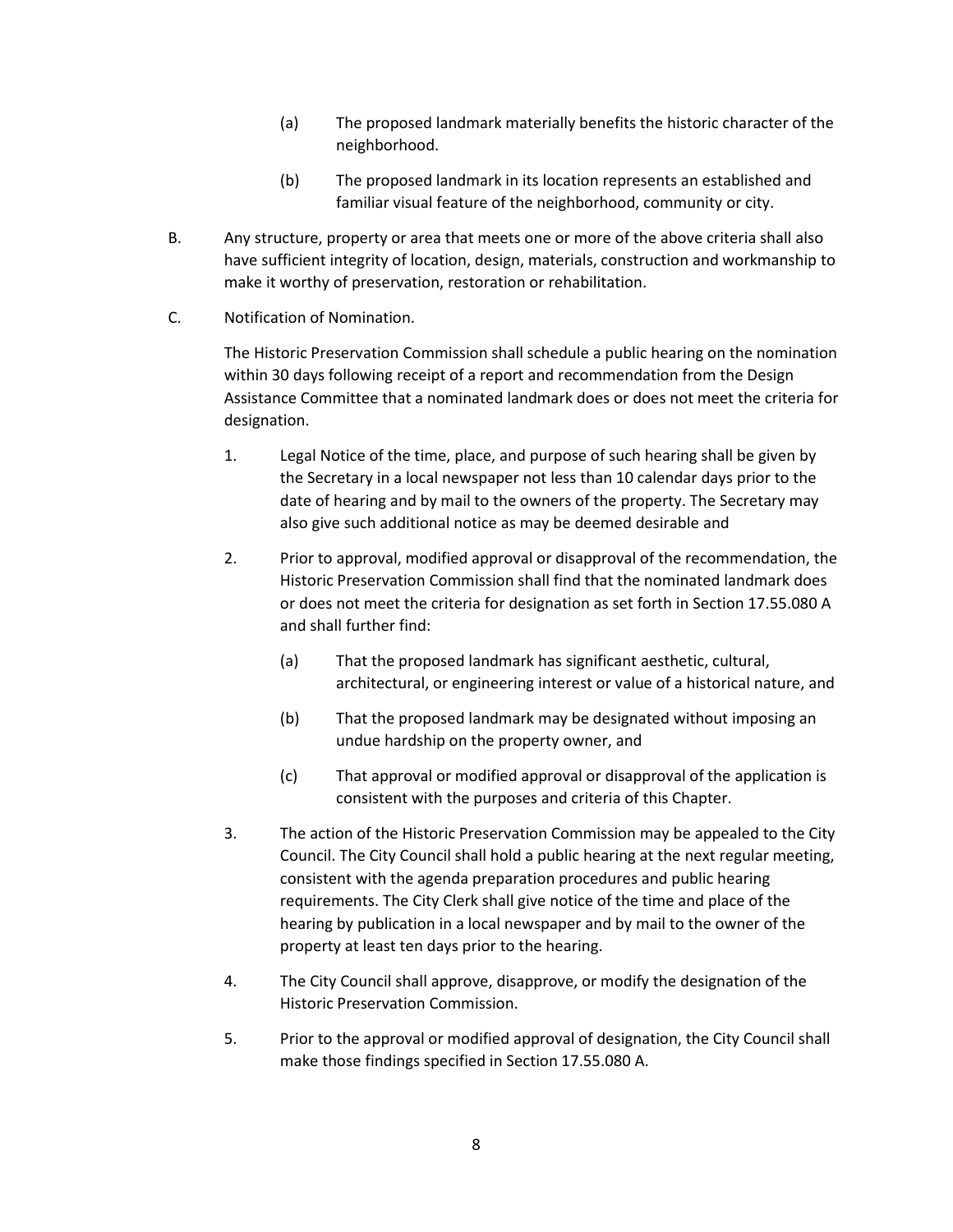6. After approval or denial of the designation of a landmark, the Secretary shall send to the owner of the property so designated by mail, a letter outlining the basis for such designation or non-designation and the regulations which result if the designation is approved. The Secretary may also forward a copy of the letter to any other department or agency requesting it or that the Secretary considers affected by the designation.

## 17.55.090. Nomination of Historic Districts (Historic Overlay Zone)

Nomination of a historic district may be initiated by the Design Assistance Committee, the Historic Preservation Commission, the City Councilor on application of persons, or authorized agents, who own 60% of the recorded lots to be included in the proposed district. All districts shall be established through the designation of a Historic Overlay (HO) Zone.

- A. Criteria for Designation of Historic District
	- (1) The proposed historic district is a geographically definable area, urban or rural, possessing a significant concentration or continuity of site, buildings, structures, or objects unified by past events, or aesthetically by plan or physical development, or
	- (2) The historic and aesthetic collective value of the district taken together may be greater than the value of each individual structure, or
	- (3) The district meets the criteria which are listed for the designation of Landmarks as provided in Section 17.55.080,
- B. Any such application shall be filed with the Design Assistance Committee upon the prescribed forms and shall include the following data:
	- (1) Statement of the district's special aesthetic, cultural, architectural, or engineering interest or value of a historical nature.
	- (2) Drawings, photographs, or other descriptive material.
	- (3) Other information requested by the Historic Preservation Commission or Design Assistance Committee.
	- (4) Environmental Assessment Documents.
- C. The Design Assistance Committee shall review and report to the Historic Preservation Commission as to the application's conformance with the purposes and criteria of this Chapter. The Design Assistance Committee shall recommend approval, disapproval, or modification of the designation to the Historic Preservation Commission within 7 days following its decision.
- D. After receiving a recommendation from the Design Assistance Committee, the Historic Preservation Commission shall hold a public hearing at the earliest next regular meeting, consistent with agenda preparation procedure and completion of the environmental review process. The Historic Preservation Commission shall consider the report of the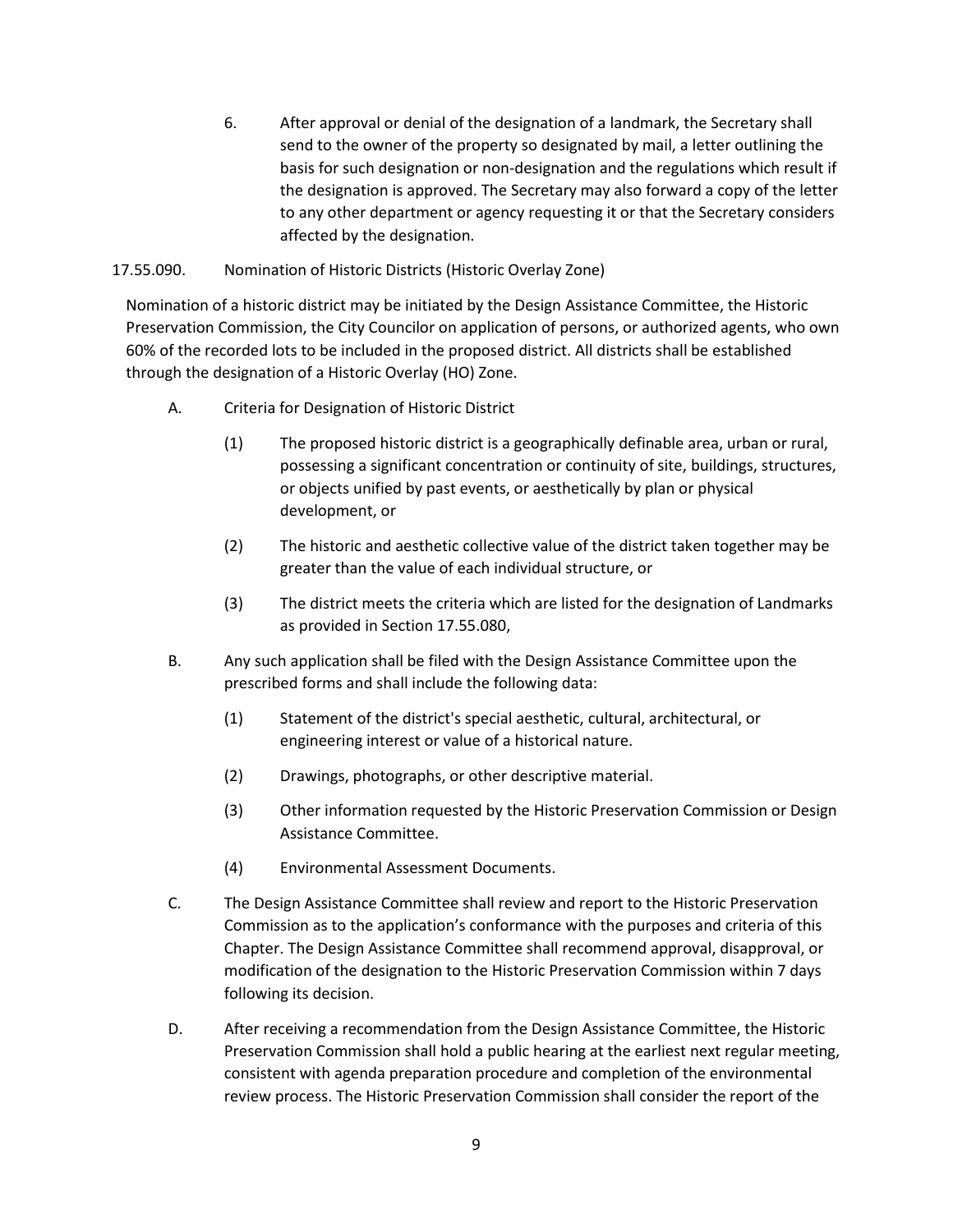Design Assistance Committee and shall consider the conformance or lack of conformance of the proposed designation with the purposes and criteria as specified in Section 17.55.010 and Subsection A of this Section. The hearing shall be held in accordance with Section 17.78.030 et. seq. and the Planning Commission/Historic Preservation Commission shall recommend approval, disapproval, or modified approval of the proposed zone change as provided therein. A record of pertinent information presented at the hearing shall be made and maintained as a permanent record.

- E. The Planning Commission/Historic Preservation Commission shall transmit the application and its recommendations to the City Council.
- F. The City Council shall hold a public hearing on any proposed designation so transmitted as set forth in Section 17.78.060 et. seq. of this Title. The City Council may approve, modify and approve, or deny the proposed designation as set forth in Section 17.78.070 et. seq. of this Title. Approval, or modification and approval, of the designation shall be upon adoption of an ordinance.
- G. The property included in any such designation shall be subject to the regulations set forth in this Chapter and any further controls specified in the designating ordinance.
- H. The Secretary shall cause a copy of the designating ordinance to be forwarded to any department or agency requesting it or to any individual department or agency to whom the Secretary considers it appropriate to have it sent.
- I. The designated property or properties shall be shown on the zoning map with its underlying zone following with an (HO) designation to indicate its inclusion in a Historic Overlay Zone.
- 17.55.100. Report and Recommendation of Design Assistance Committee Regarding All Designations for Nomination.

The Design Assistance Committee shall, within 30 days from receipt of a completed nomination in proper form, forward its recommendation for approval, disapproval or modification to the Historic Preservation Commission that the nominated landmark or historic district does or does not meet the criteria for designation in Subsection A of Section 17.55.090. The recommendation shall be accompanied by a report to the Historic Preservation Commission containing the following information:

- 1. Explanation of the significance· or lack of significance of the nominated landmark or historic district as it related to the criteria for designation;
- 2. Explanation of the integrity or lack of integrity of the nominated landmark or historic district;
- 3. In the case of a nominated landmark found to meet the criteria for designation:
	- a. The significant exterior architectural features of the nominated landmark that should be protected;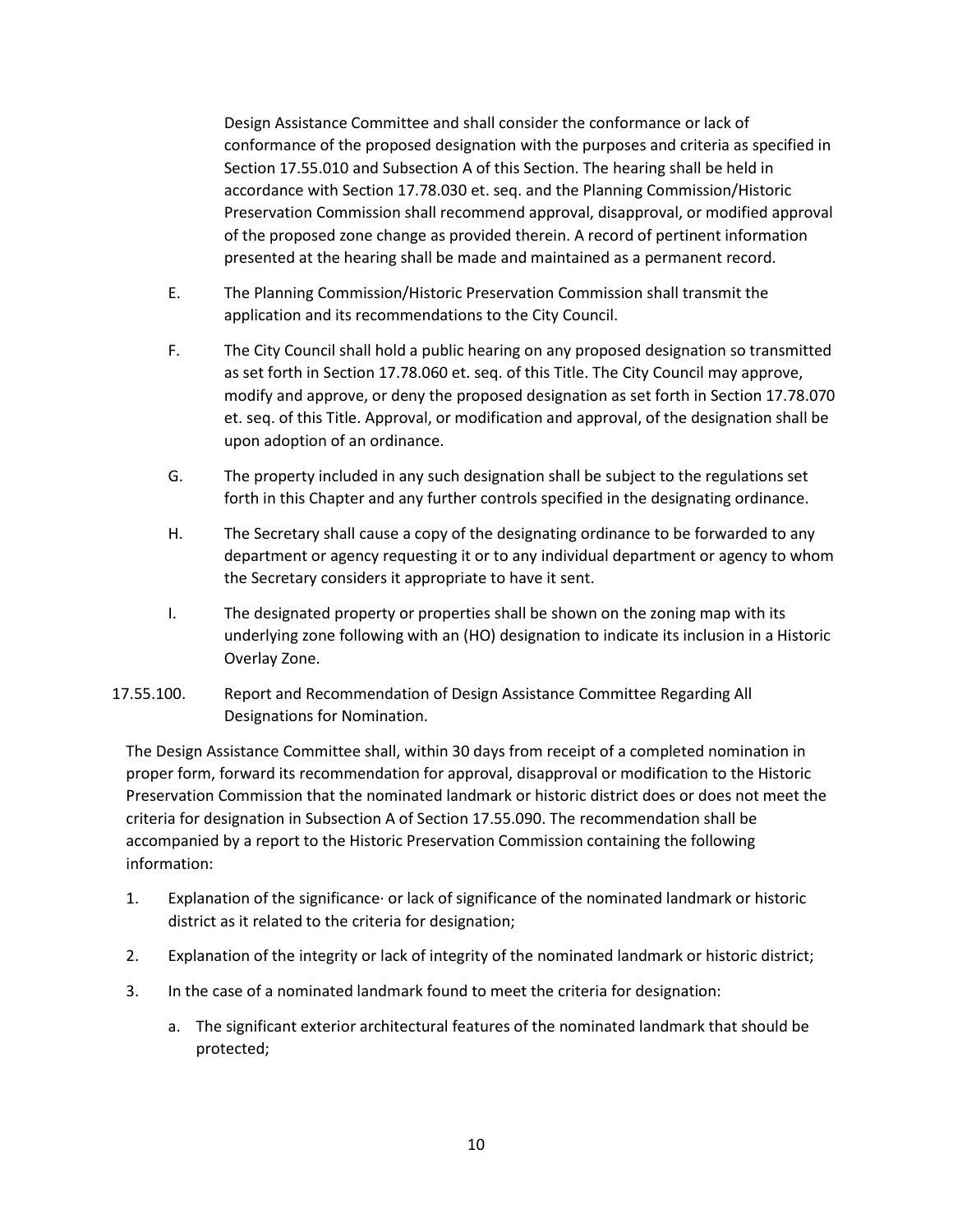- b. The types of construction, alteration, demolition, and removal, other than those requiring a building or demolition permit that should be reviewed for appropriateness pursuant to the provisions of Section 17.55.130 of this ordinance.
- 4. In the case of a nominated historic district found to meet the criteria for designation:
	- a. The types of significant exterior architectural features of the structures within the nominated historic district that should be protected;
	- b. The types of alterations and demolitions that should be reviewed for appropriateness pursuant to the provisions of Section 17.55.130 of this ordinance.
- 5. Proposed Design Guidelines for applying the criteria for review of Certificates of Appropriateness to the nominated landmark or historic district.
- 6. The relationship of the nominated landmark or historic district to the ongoing effort of the Historic Preservation Commission to identify and nominate all potential areas and structures that meet the criteria for designation.
- 7. Recommendations as to appropriate height and area regulations, minimum dwelling size, sign regulations, and parking regulations necessary or appropriate to the preservation of the nominated landmark or historic district.
- 8. A map showing the location of the nominated landmark and the boundaries of the nominated historic district.

17.55.110. Interim Control.

No building permit shall be issued by the Building Department for alteration, construction, demolition or removal of a nominated landmark or any property or structure within a nominated historic district from the date of the meeting of the Design Assistance Committee at which a nomination form is first presented until the final disposition of the nomination by the Historic Preservation Commission or the City Council unless such alteration, removal or demolition is an authorized action as provided in Section 17.55.130. In no event shall the delay be more than 180 days.

# 17.55.120. Amendment or Rescission of Designation.

Designation may be amended or rescinded upon petition to the Design Assistance Committee and compliance with the same procedure and according to the same criteria set forth herein for designation.

17.55.130. Application for Certificate of Appropriateness to Authorize Construction, Demolition, Relocation, or Material Change on a Designated Landmark or in a Historic District.

No person shall carry out or cause to be carried out, any alteration, relocation, construction, demolition or relocation, as defined in Section 17.55.020, on a designated landmark or a structure within a designated historic district without first receiving a Certificate of Appropriateness from the Historic Preservation Commission except as provided in Subsection C of this section.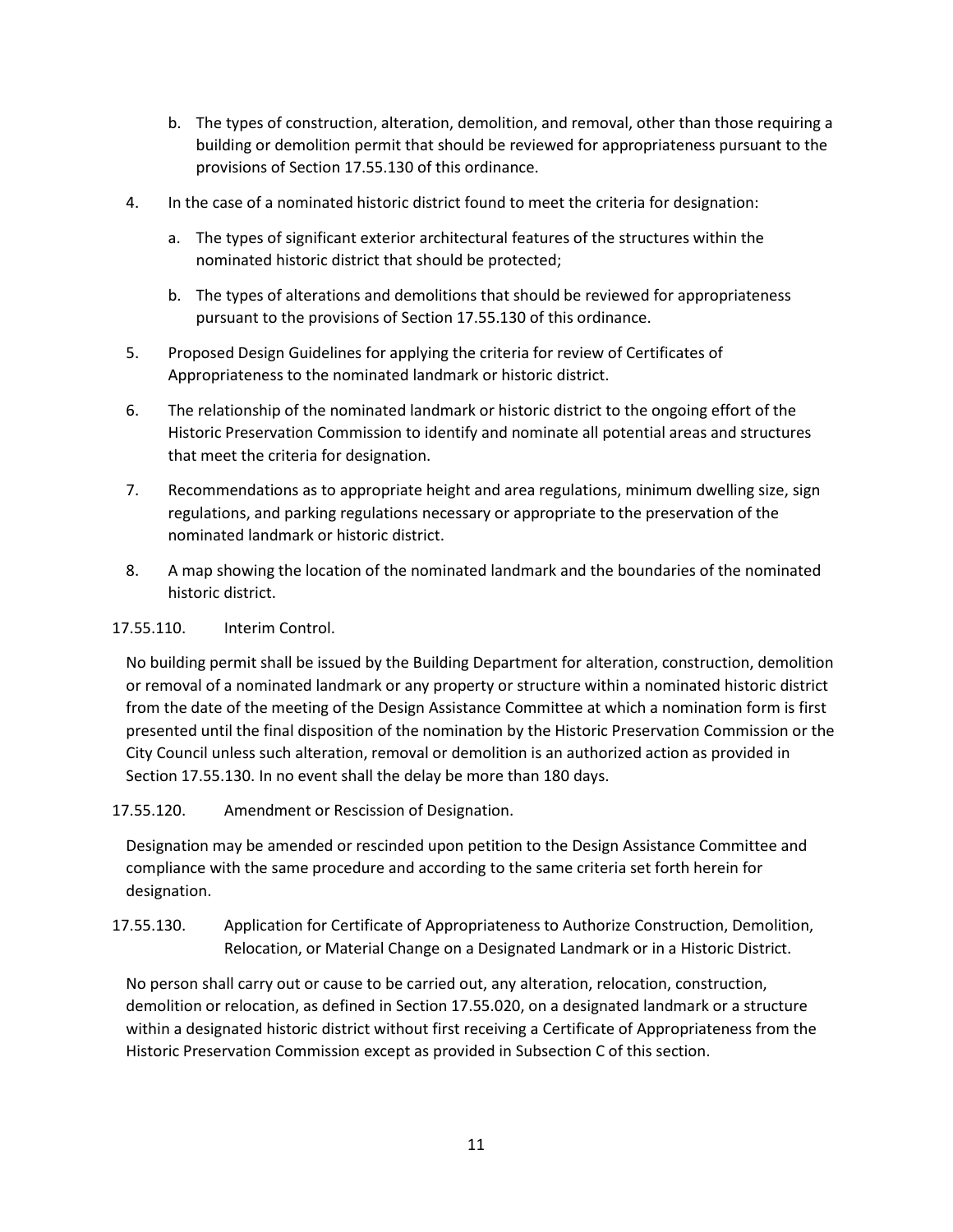- A. A Certificate of Appropriateness shall be required before the following actions affecting the exterior architectural appearance of a designated landmark or structure within a designated historic district can be initiated.
	- (1) Any construction, alteration, rehabilitation, relocation or demolition in whole or part, which requires a permit from the City of Santa Paula.
	- (2) Any construction, alteration, removal or demolition of a significant architectural feature not requiring a permit from the City, but which would affect the exterior appearance as specified in the ordinance designating the landmark or historic district and as defined in Section 17.55.020 A.
- B. The Planning Department shall maintain within the Building Department a current record of designated landmarks and historic districts. When the Building Inspector receives an application for a permit which indicates a possible material change to the exterior appearance of a building or portion thereof so designated, the Inspector shall require the applicant to apply for a Certificate of Appropriateness.
- C. The Planning Director and Chief Building Inspector may authorize minor modifications of a landmark or structure within a historic district which will not alter the historical or architectural significance or integrity of the building. Such administrative decisions may include: address numbers, engineering improvements, minor changes in sign copy, color changes which conform to the Paint Color Chart, and other features which the Planning Director and Chief Building Inspector deem are not of significance to the exterior appearance.
- D. Color changes to a commercial landmark or a property within a Commercial Designated Historic District shall be reviewed with the Planning Director. The review shall be to determine if the proposed color is compatible with the neighborhood and in keeping with the historic colors of the area. if agreement cannot be reached as to an appropriate color for the building, the matter may be appealed at no cost to the applicant, to the City Council. The decision of the City Council regarding the color change shall be final.

## 17.55.140. Procedure for the Issuance of a Certificate of Appropriateness.

Said application shall be filed with the Planning Department upon the prescribed form which requests the following data:

- 1. A clear statement of the proposed work.
- 2. Plans describing the size, height, color, texture, material and appearance of the proposed work.
- 3. Where the application is for demolition or relocation of a designated structure, the necessity for such action shall be justified pursuant to Section 17.55.190, 200 or 210.
	- A. Upon receiving an application for a Certificate of Appropriateness, the Planning Department shall refer it to the Design Assistance Committee which shall review the application during its next scheduled meeting.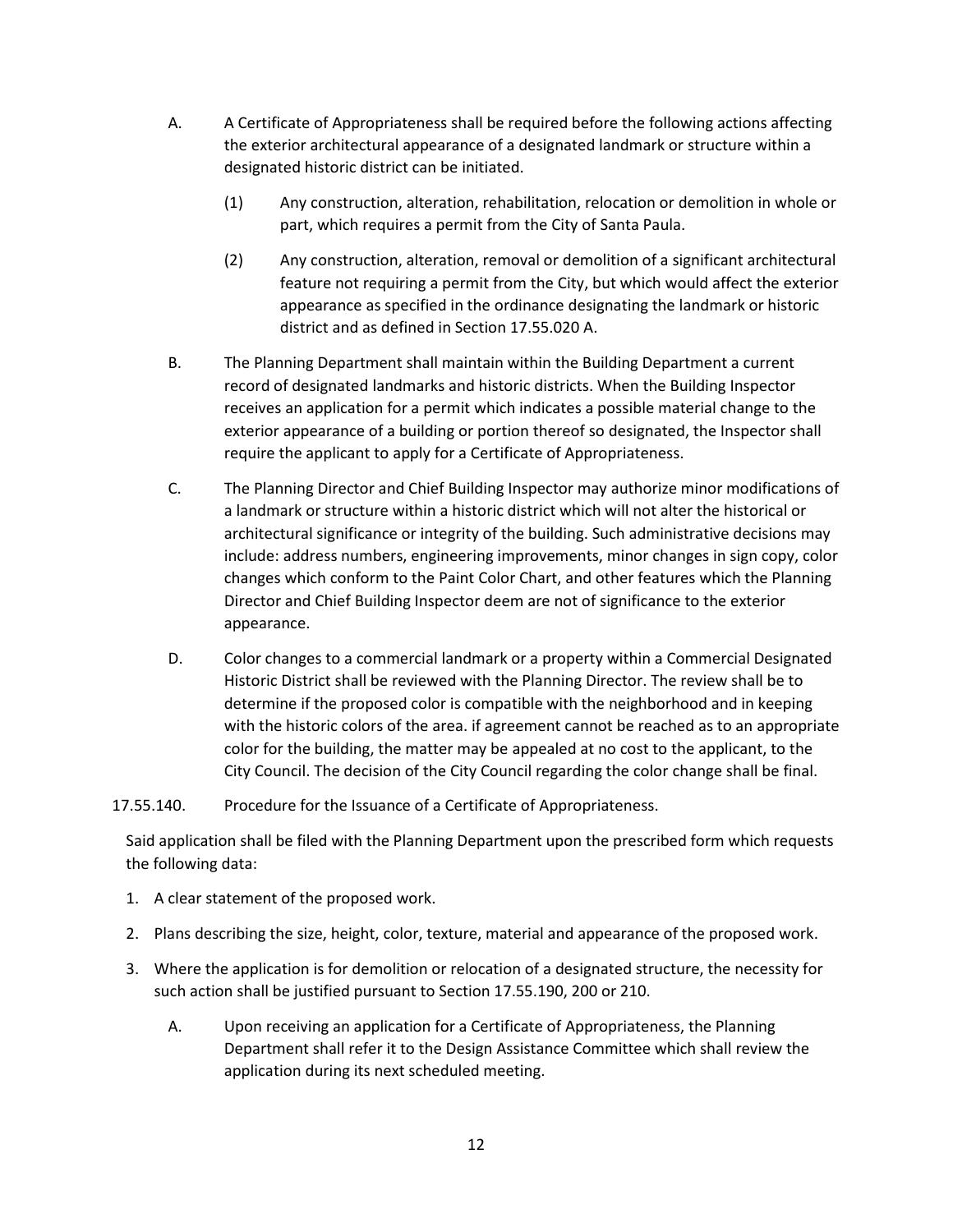- B. During this review period, the Design Assistance Committee shall, at a minimum, apply the following architectural criteria called Design Guidelines when considering an application for a Certificate of Appropriateness.
	- 1. Height. The height of any proposed alteration of construction should be compatible with the style and character of the landmark or with the surrounding structures within a historic district.
	- 2. Proportions of Windows and Doors. The proportions and relationships between doors and windows should be compatible with the architectural style and character of the landmark or with the surrounding structures within a historic district.
	- 3. Relationships of Building Masses and Spaces. The relationship of a structure within a historic district to the open space between it and adjoining structures should be compatible.
	- 4. Roof shape. The design of the roof should be compatible with the architectural style and character of the landmark or the surrounding structures within a historic district.
	- 5. Landscaping. Landscaping should be compatible with the architectural character and appearance of the landmark or of the surrounding structures and landscapes within a historic district.
	- 6. Scale. The scale of the structure after alteration, construction or partial demolition, should be compatible with its architectural style and character or with surrounding structures within a historic district.
	- 7. Directional Expression. Facades in historic districts should blend with other structures with regard to directional expression; and should be compatible with the dominant horizontal or vertical expression of surrounding structures. The directional expression of a landmark after alteration, construction or partial demolition should be compatible with its original architectural style and character.
	- 8. Architectural Details. Architectural details including materials, colors and textures should be treated so as to make a landmark compatible with its original architectural style and character; and to preserve and enhance the architectural style and character of a landmark or historic district.
- C. In addition to these Design Guidelines, the Design Assistance Committee shall be guided by the following Standards for Rehabilitation when considering a Certificate of Appropriateness for alterations which will result in the rehabilitation or repair of a landmark or structure within a historic district. Said "Standards" shall be used by the Secretary of Interior when determining if a rehabilitation project qualifies as a "certified rehabilitation" pursuant to the Tax Reform Act of 1976.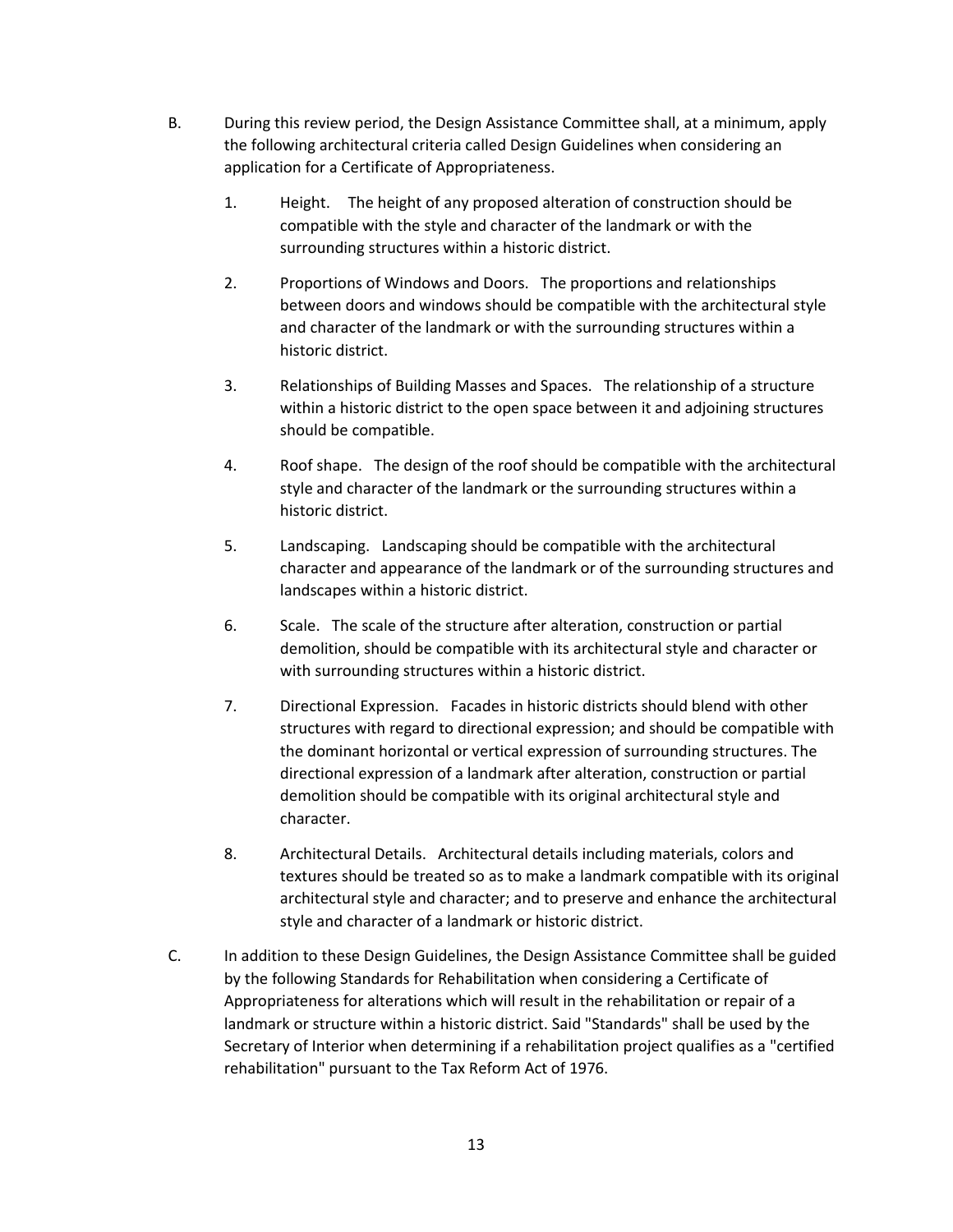- 1. The distinguishing original qualities or character or a building, structure, or site and its environment shall not be destroyed. The removal or alteration of any historic material or distinctive architectural features should be avoided when possible.
- 2. All buildings, structures, and sites shall be recognized as products of their own time. Alterations that have no historical basis and which seek to create an earlier appearance shall be discouraged.
- 3. Changes which may have taken place in the course of time are evidence of the history and development of a building, structure, or site and its environment. These changes may have acquired significance in their own right, and this significance shall be recognized and respected.
- 4. Distinctive stylistic features or examples of skilled craftsmanship which characterize a building, structure, or site shall be treated with sensitivity.
- 5. Deteriorated architectural features shall be repaired rather than replaced, wherever possible. In the event replacement is necessary, the new material should match the material being replaced in composition, design, color, texture, and other visual qualities. Repair or replacement of missing architectural features should be based on accurate duplications of features, substantiated by historic, physical, or pictorial evidence rather than on conjectural designs or the availability of different architectural elements from other buildings or structures.
- 6. The surface cleaning of structures shall be undertaken with the gentlest means possible. Sandblasting and other cleaning methods that will damage the historic building materials shall not be undertaken.
- 7. Every reasonable effort shall be made to protect and preserve archeological resources affected by, or adjacent to any project.
- 8. Alterations and additions to existing properties shall not be discouraged when such alterations and additions do not destroy significant historical, architectural or cultural material, and such design is compatible with the size, scale, color, material, and character of the property, neighborhood or environment.
- 9. Wherever possible, new additions or alterations to structures shall be done in such a manner that if such additions or alterations were to be removed in the future, the essential form and integrity of the structure would be unimpaired.
- D. The Design Assistance Committee's recommendation shall be forwarded to the Historic Preservation Commission within 7 days after the Committee makes its decision. The Design Assistance Committee shall determine, based upon the degree of alteration proposed, whether or not the review by the Historic Preservation Commission warrants a public hearing. If a public hearing is deemed necessary, it shall be noticed as provided for a variance.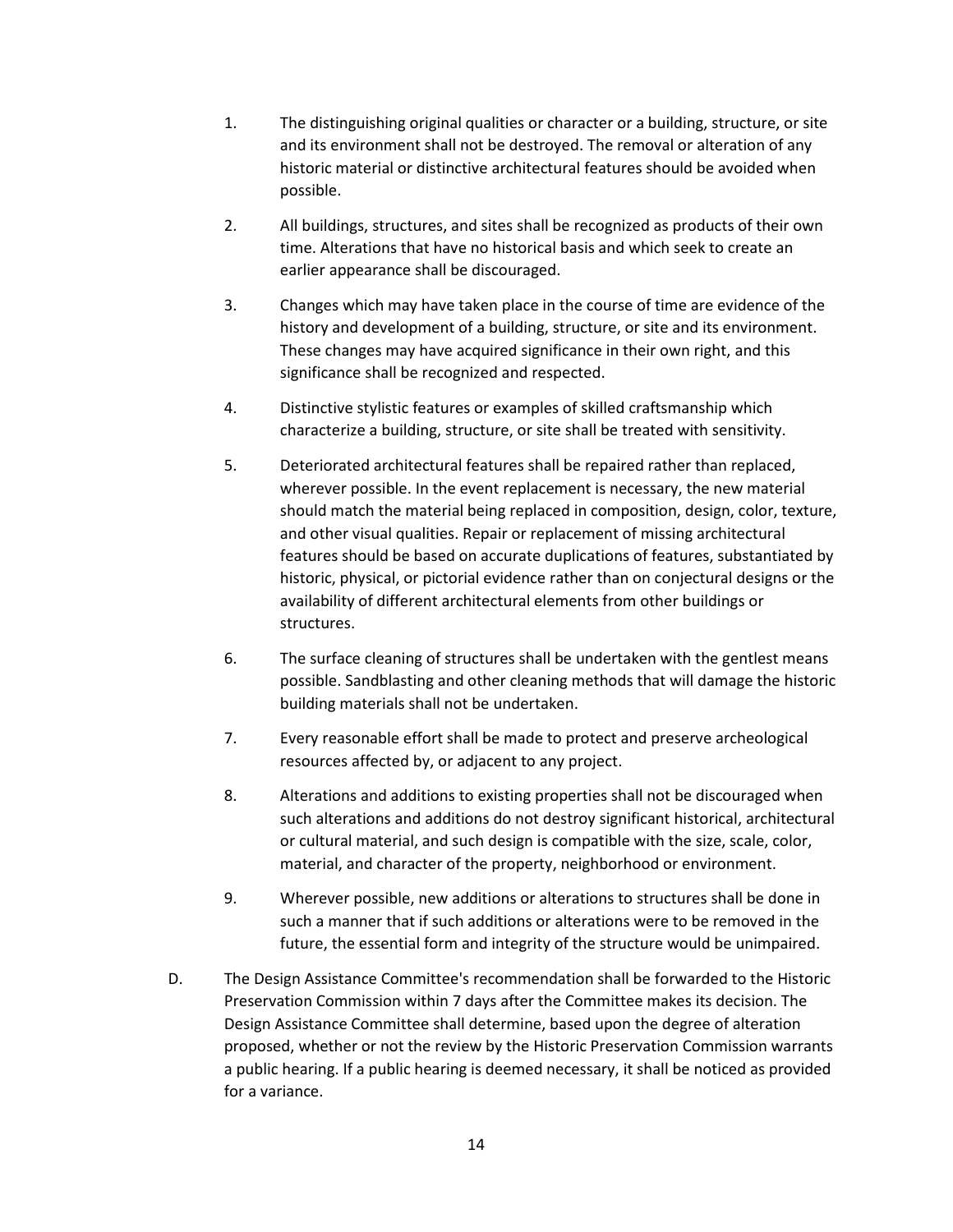- E. After reviewing the recommendation of the Design Assistance Committee, the Historic Preservation Commission shall also consider the purposes of this ordinance, the historic architectural value and significance of the landmark or structure within a historic district, the intent of the Design Guidelines and the Standards of Rehabilitation prior to their approval, approval with modifications or disapproval of the application for a Certificate of Appropriateness.
- F. Prior to the Commission's decision, they shall also find that:
	- (1) The action proposed is consistent with the purposes of this ordinance; and
	- (2) The action proposed will not be detrimental to a structure or feature of significant aesthetic, cultural, architectural or engineering interest or value of a historical nature; or
	- (3) The applicant has demonstrated that the action proposed is necessary to correct an unsafe or dangerous condition on the property pursuant to Section 17.55.200; or
	- (4) The applicant has demonstrated the denial of the application will result in immediate or substantial hardship pursuant to Section 17.55.210.
- G. The Historic Preservation Commission may continue action on the Certificate of Appropriateness for two meetings, not to exceed 55 days from the date of the public hearing, for purposes of reaching a mutually acceptable solution in keeping with the criteria of this ordinance. If at the end of that time an acceptable solution has not been achieved, the application shall be finally granted or denied.
- H. Upon approval or denial of an application, the Historic Preservation Commission shall issue or not issue a Certificate of Appropriateness, one copy of which shall be forwarded to the applicant, one copy of which shall be retained in the files of the Planning Department, and one copy of which shall be forwarded to the Building Inspector. In addition, a copy shall be forwarded to any other department or agency requesting it or who the Secretary believes will be affected by such a Permit.
- I. The decision of the Historic Preservation Commission may be appealed to the City Council. If a public hearing was required before the Commission, a public hearing shall also be required before the Council.

# 17.55.150. Denial of a Certificate of Appropriateness.

A denial of a Certificate of Appropriateness shall be accompanied by a statement of the reasons for the denial to the applicant as prepared by the Secretary pursuant to the Commission's decision.

- A. The Historic Preservation Commission may make recommendations to the applicant concerning changes, if any, in the proposed action that would cause the Commission to reconsider its denial.
- B. The Commission may also confer with the applicant and attempt to resolve, as quickly as possible, the differences between the Commission and the owner.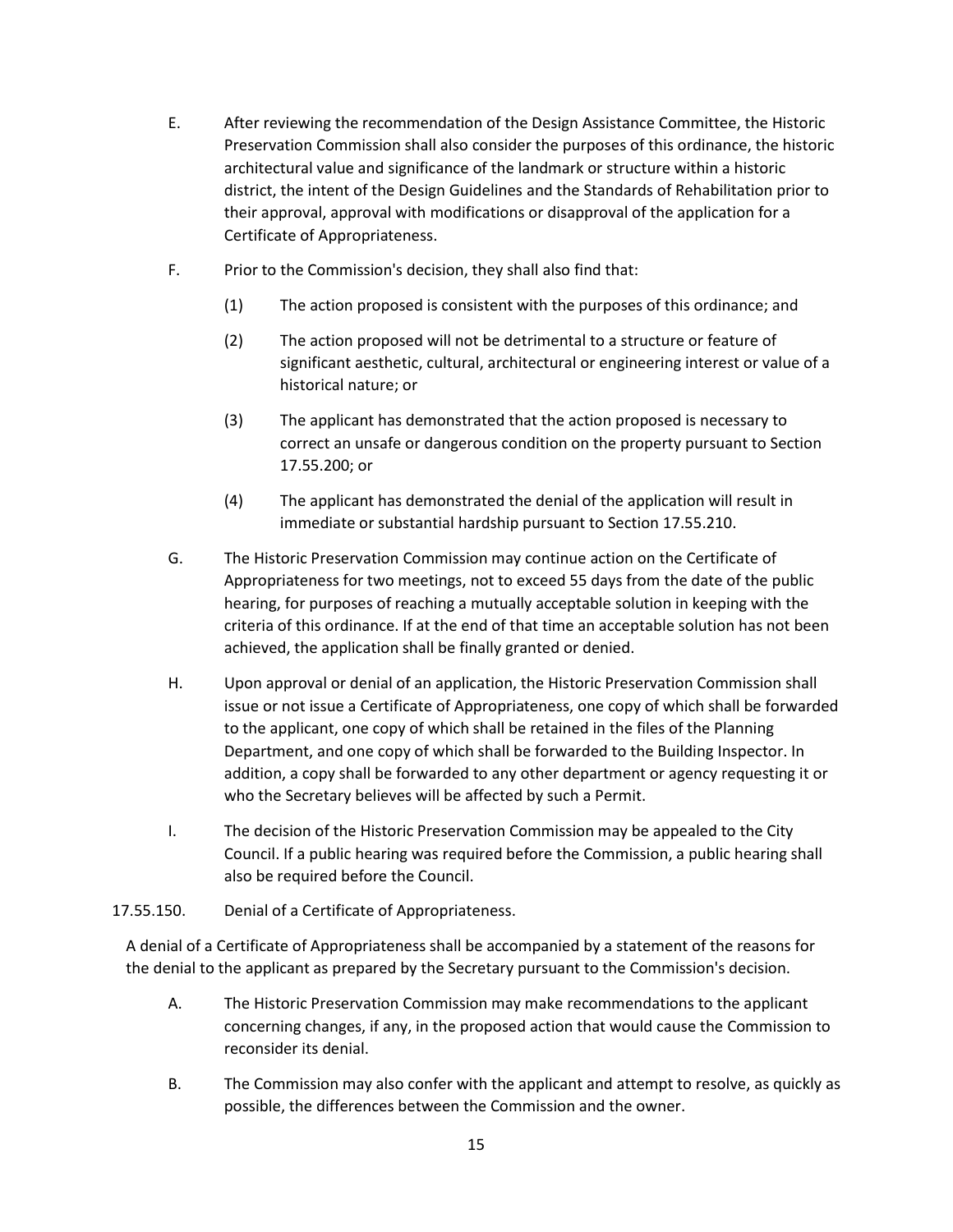- C. The applicant may resubmit an amended application or reapply for a building or demolition permit that takes into consideration the recommendations of the Design Assistance Committee and the Historic Preservation Commission. The application shall be processed in compliance with Section 17.55.130.
- 17.55.160. Certificate of Appropriateness for New Construction Within a Designated Historic District.
	- A. Upon receipt of a building permit for new construction within a designated historic district, the Building Department shall notify the Design Assistance Committee of the request and forward to it all pertinent data relating to said permit, including:
		- 1. Assessor's parcel number of the site.
		- 2. Architectural renderings and elevations of the proposed project.
		- 3. Description of proposed building materials, color, texture, windows, doors, lights, signs and other fixtures appurtenant to the exterior architectural features of the proposed project.
		- 4. Any other information requested by the Design Assistance Committee.
	- B. Prior to approval, modified approval or disapproval of the proposed new construction the Design Assistance Committee shall find that the proposed project is or is not compatible with the following criteria:
		- 1. Exterior architectural features, including all signs:
		- 2. General design, scale and arrangement;
		- 3. Texture and material;
		- 4. The relationship of 1., 2., and 3. above to other structures and features of the district:
		- 5. The relationship of the size, design and siting of the proposed new structure to the landscape of the district:
		- 6. The purposes for which the district was created.
		- 7. The new construction's conformance with the Historic District Design Guidelines as defined in Section 17.55.020 (I).
	- C. The proposal shall be considered by the Design Assistance Committee which shall then forward its recommendation for approval, disapproval, or modification to the Historic Preservation Commission. The Design Assistance Committee shall make its recommendation within 30 days of its receipt of a proposal and shall forward its recommendation to the Historic Preservation Commission within 7 days of its action.
	- D. The proposal shall be considered by the Historic Preservation Commission at a public hearing. The Historic Preservation Commission may continue a hearing but not to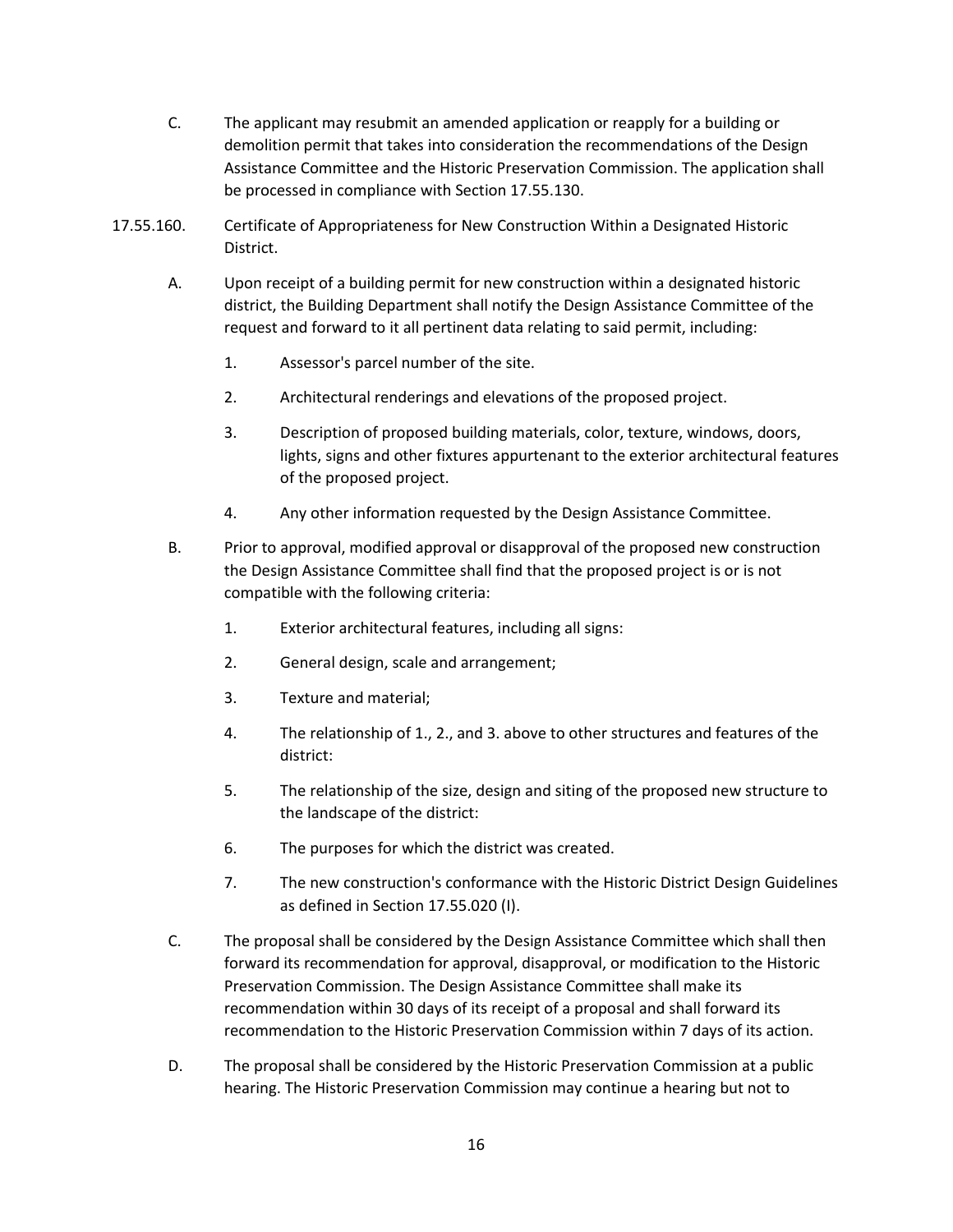exceed 30 days from the date originally set permanent public record. The Historic Preservation Commission's decision may be appealed to the City Council within 10 days of the date of notification of the decision.

#### 17.55.170. Design Guidelines.

Design Guidelines for applying criteria for review of Certificates of Appropriateness shall, at a minimum, consider the following architectural criteria:

- A. Height The height of any proposed alteration or construction should be compatible with the style and character of the landmark and with surrounding structures in a historic district.
- B. Proportions of Windows and Doors The proportions and relationships between doors and windows should be compatible with the architectural style and character of the landmark and with surrounding structures within a historic district.
- C. Relationship of Building Masses and Spaces The relationship of a structure within a historic district to the open space between it and adjoining structures should be compatible.
- D. Roof Shape The design of the roof should be compatible with the architectural style and character of the landmark and surrounding structures in a historic district.
- E. Landscaping Landscaping should be compatible with the architectural character and appearance of the landmark and of surrounding structures and landscapes in historic districts.
- F. Scale The scale of the structure after alteration, construction, or partial demolition should be compatible with its architectural style and character and with surrounding structures in a historic district.
- G. Directional Expression Facades in historic districts should blend with other structures with regard to directional expression. Structures in a historic district should be compatible with the dominant horizontal or vertical expression of surrounding structures. The directional expression of a landmark after alteration, construction or partial demolition should be compatible with its original architectural style and character.
- H. Architectural Details Architectural details including materials, colors, and textures should be treated so as to make a landmark compatible with its original architectural style and character and to preserve and enhance the architectural style or character of a landmark or historic district.

17.55.180. Demolition or designated Landmarks.

No designated landmark shall be demolished unless said landmark meets the provisions of Section 17.55.200 concerning unsafe or dangerous conditions.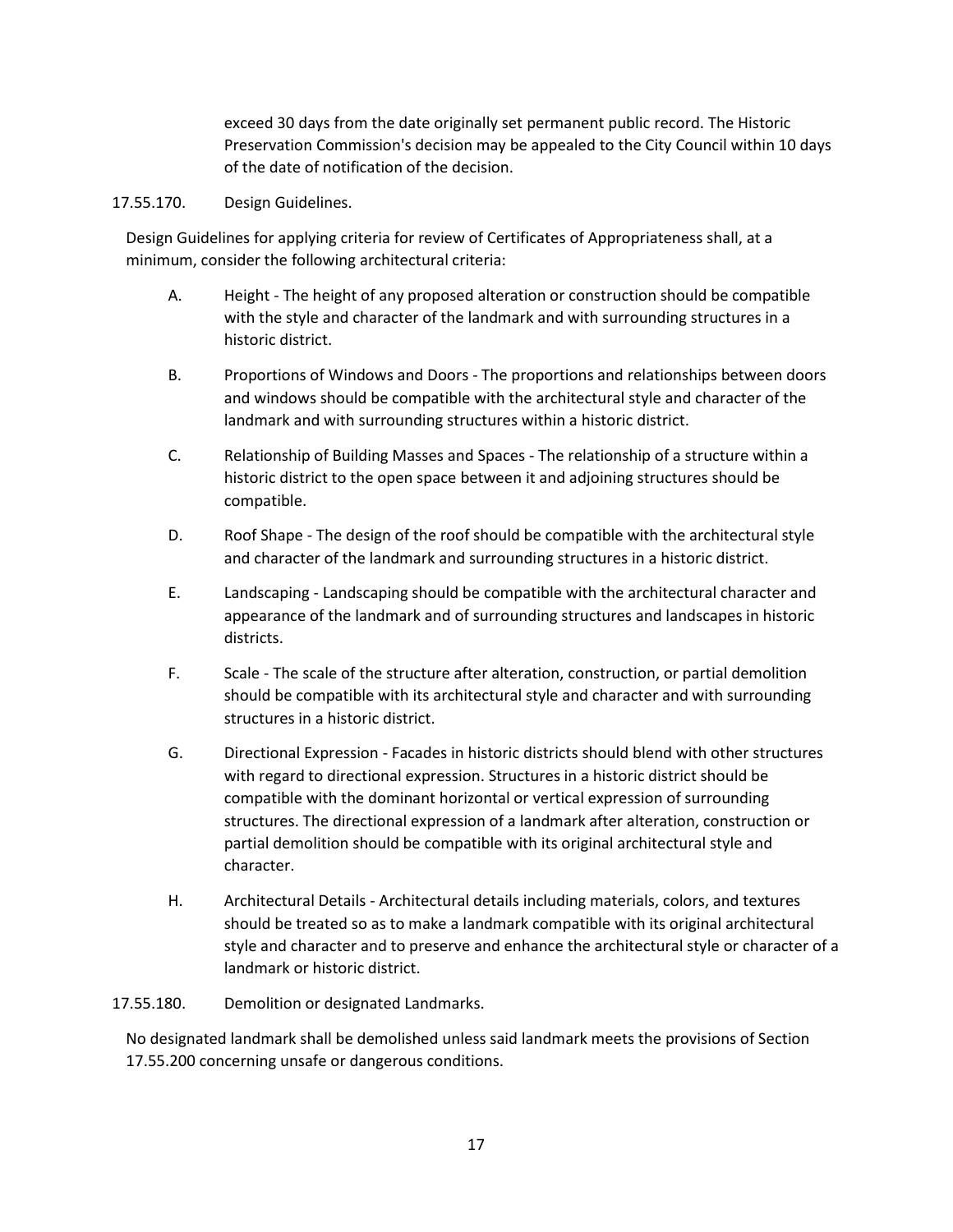- 17.55.190. Procedure for Demolition of Structures (Other than Designated Historical Landmarks) Within a Designated Historic District.
	- A. No building within a Designated Historic District may be demolished, either completely or partially, except in compliance with the procedures set forth in this section.
	- B. Application for Demolition Permit. Any person desiring to demolish a building (other than a designated landmark) within a Historic District shall first file an application for demolition permit with the Chief Building Inspector in accord with the procedures prescribed under the Uniform Building Code. At the time of application, the applicant shall submit one clear photograph of the front of the building and shall submit such other information as may be required by the Chief Building Inspector. Within five (5) days after receiving a completed application for the demolition of any structure within a Historic District, the Chief Building Inspector shall forward the application to the Design Assistance Committee.
	- C. Review by Design Assistance Committee. The Design Assistance Committee shall consider the application received from the Chief Building Inspector concerning the request for demolition at its next regularly scheduled meeting. After reviewing the application, the Design Assistance Committee shall make its recommendation for action and shall forward such recommendation, together with the application, to the Historic Preservation Commission which shall review the request at a public hearing at the next possible meeting date.
	- D. Action by Historic Preservation Commission. At its meeting, the Historic Preservation Commission shall review the application and the recommendation of the Design Assistance Committee and shall take one of the following actions:
		- (1) Issuance of Permit. The Commission may direct the issuance of the demolition permit.
		- (2) Sixty-Day Continuance to Explore Preservation Alternatives. The Historic Preservation Commission may require a continuance of up to sixty days on the issuance of the demolition permit. During this period, the Design Assistance Committee shall investigate, document, and photograph the building and attempt, if desirable, to arrange for the preservation of the building. A legal notice concerning the proposed demolition shall be placed in a paper of general circulation in the City of Santa Paula at least twice during the first thirty days following the action by the Historic Preservation Commission continuing the permit. Such legal notice shall include the address at which the structure proposed for demolition is located, the fact that the relocation of the structure may be considered, and the earliest date after which a demolition permit may be issued. The City shall prepare said notice for publication at the applicant's expense. Evidence of this publication must be submitted to "the Chief Building Inspector prior to issuance of a demolition permit. After expiration of the continuance period, the permit shall be issued according to the procedure established in the Uniform Building Code upon request of the applicant, unless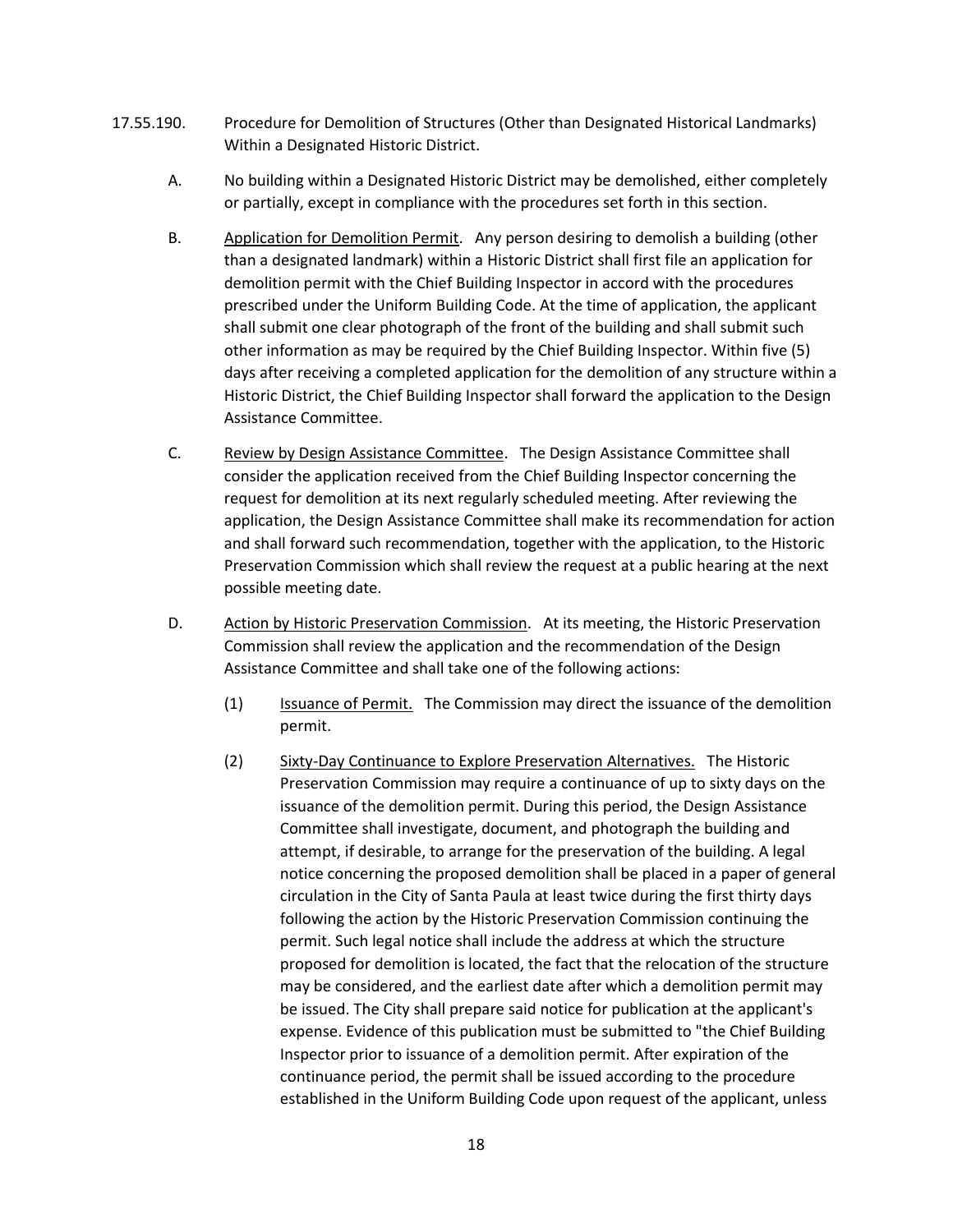the build i ng shall have been designated a historic landmark prior to the expiration of the continuance period.

- (3) Ninety Day Continuance for Landmark Designation. If, on review of the request for the demolition permit, the Historic Preservation Commission determines that initiation of proceedings to designate the building as a landmark pursuant to Section 17.55.080 of this Title would be appropriate, the Planning Commission may continue the matter for a period of up to ninety days, and shall then require the applicant to comply with the advertisement requirements set forth in sub-paragraph (2) and shall, as soon as possible, initiate proceedings to designate the building as a landmark.
- E. Criteria for Historic Preservation Commission Action. In reviewing the application for a demolition permit, the Historic Preservation Commission shall consider the purpose of this Chapter as set forth in Section 17.55.010, the review criteria set forth in Section 17.55.080, and shall take such course of action under subsection D. of this Section as it deems most appropriate in light of the policies and criteria for historic preservation established in this Chapter.
- F. Additional Procedures when Landmark Designation Considered. If the Historic Preservation Commission decides to beg in proceedings for designation of the structure as a historic landmark, then the application for a demolition permit shall be treated as an application for designation as a landmark as provided in Section 17.55.080, provided that no fee shall be charged the applicant and no submittals need be prepared by the applicant. With respect to the landmark designation, the Historic Preservation Commission shall take one of the following actions:
	- (1) If the Historic Preservation Commission determines not to designate the structure as a landmark or fails to act within the continuance period established under Subsection D. (3), the application shall thereafter be treated solely as an application for a demolition permit and such permit shall be issued according to the procedure established by the Uniform Building Code ; or
	- (2) If the Historic Preservation Commission decides to designate the structure as a historic landmark, demolition of the building or structures shall not be permitted.
- G. Any action of the Historic Preservation Commission may be appealed to the City Council during any portion of this appealed process.

## 17.55.200. Unsafe or Dangerous Condition.

In the event any designated landmark, structure within a historic district or any portion thereof, is damaged by fire or other calamity or is deemed unsafe or dangerous, the Chief Building Inspector or Fire Chief may authorize that amount of repair necessary to correct said condition without the approval of the Historic Preservation Commission.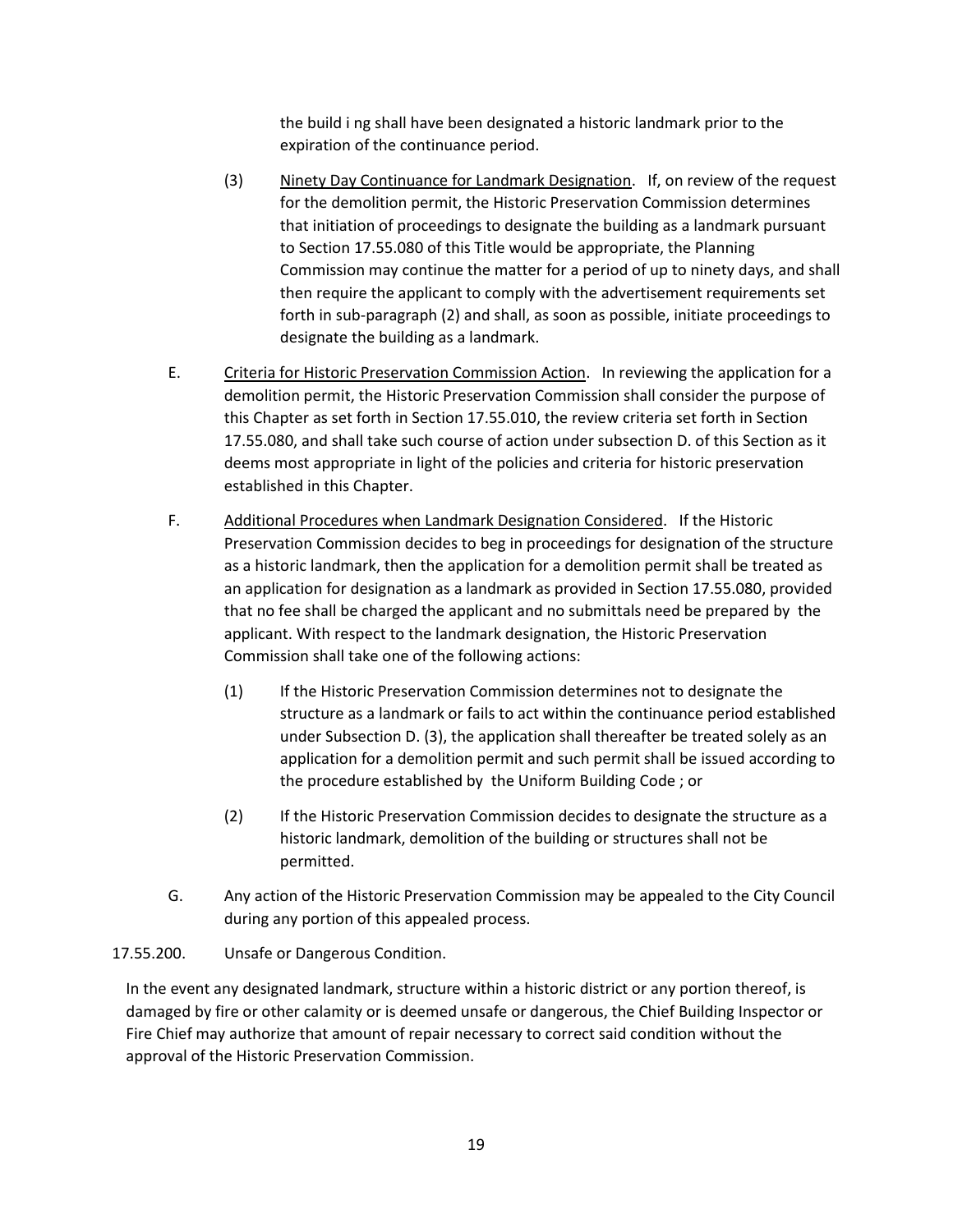- A. None of the provisions of this Chapter shall be construed to prevent any measures of construction, alteration, removal, demolition or relocation necessary to correct or abate the unsafe or dangerous condition where such a condition has been declared unsafe or dangerous by the Chief Building Inspector of the Fire Chief.
- B. In the event such structures or other features thereof are damaged to such an extent that, in the opinion of the aforementioned departments they cannot be reasonably repaired or restored, they may be removed in conformity with normal permit procedures and applicable laws of the City of Santa Paula.
- C. However, if the aforementioned departments believe the damaged structure can be reasonably repaired or restored , then only such work as is necessary to correct the unsafe or dangerous condition may be performed pursuant to this Section. All other repairs must comply with the remaining sections of this Chapter.
- D. It is further recommended that the repair and restoration of the damaged structure or portions thereof, apply the criteria of the "Standards of Rehabilitation" as adopted in the ordinance.
- E. A Certificate of Appropriateness application on the part of the applicant shall be required pursuant to Section 17.55.160 prior to repairs and restoration being initiated , other than those required to immediately correct the unsafe or dangerous condition.
- 17.55.210 Showing of Hardship in Cases of Proposed Material Change.
	- A. The Historic Preservation Commission shall review all evidence and information presented by the applicant when requesting a Certificate of Economic Hardship during a public hearing. Their determination shall be made within 45 days of receipt of the application. Structures both designated a landmark or within a historic district may be considered for such applications.
	- B. The applicant must prove to the Commission that denial of a Certificate of Hardship will deprive him of reasonable use of, or economic return on, his property.
	- C. If the Commission agrees with the applicant, the application shall be delayed for a period not to exceed 90 days to allow the Commission time to investigate alternatives to propose to the City Council to allow for a reasonable use of, or return from, or to otherwise preserve the subject property. Such recommendations may include, but not be limited to:
		- (1) A relaxation of the provisions of this ordinance.
		- (2) Building code modifications (State Historic Building Code).
		- (3) A change in zoning regulations.

# 17.55.220. Property Owned by Public Agencies.

The Secretary shall take appropriate steps to notify all public agencies which own or may acquire property in the City, of the responsibilities involved in the ownership of designated landmarks and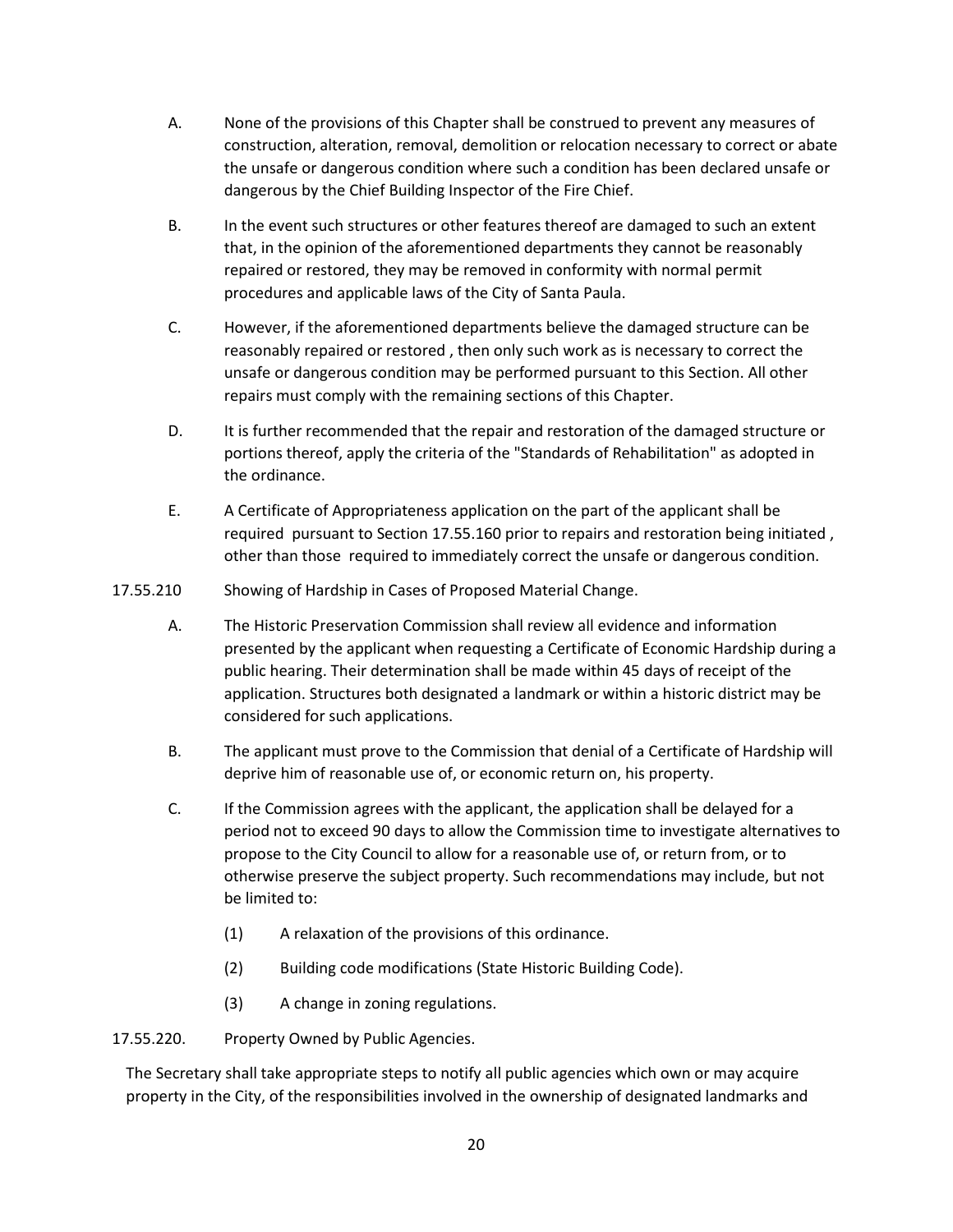historic district properties. All publicly owned properties so designated must comply with the provisions of this Chapter unless these regulations are preempted by State or Federal Law.

17.55.230. Ordinary Maintenance and Repair.

Nothing in this Chapter shall be construed to prevent the ordinary maintenance, painting, landscaping or repair of any exterior feature in or upon any designated heritage resource that does not involve a change in design, material or the external appearance thereof.

# 17.55.240. Duty to Keep in Good Repair.

The owner, occupant or the person in actual charge of a designated historic landmark or property located within a designated historic district shall keep and maintain in good condition and repair all exterior portions thereof, and all interior portions thereof whose maintenance is necessary to prevent deterioration and decay of any exterior architectural feature or natural feature.

## 17.55.250. Filing Fees.

Before accepting for filing any application herein mentioned, the Secretary shall charge and collect such administrative fee as may be set by resolution of the City Council.

## 17.55.260. Enforcement.

- A. Except as otherwise provided herein, violations of this Chapter shall be enforced as provided in Chapters 1.08 and 1.12 of this Code.
- B. Violations of this Chapter shall be considered infractions; provided, however, that violations of Sections 17.55.180, 17.55.190, and 17.55.200 and failure to comply with a "Stop Work Order" as described in Subsection C. below shall be considered misdemeanors.
- C. In the event a violation of this Chapter is taking place, the Chief Building Inspector shall issue a "Stop Work Order" and work in violation of this Chapter must cease immediately. A refusal to comply may result in the immediate arrest of the person or persons responsible for the violation.

## 17.55.270. Severability.

If any section, subsection, sentence, clause or phrase of this ordinance is for any reason held by a court of competent jurisdiction to be invalid, such decision shall not affect the validity of the remaining portions of this ordinance. The City Council of the City of Santa Paula hereby declares that it would have passed this ordinance and each section, subsection, sentence, clause and phrase thereof, irrespective of the fact that one or more sections, subsections, sentences, clauses or phrases may be held invalid or unconstitutional.

## 17.55.280. Relationship With Ventura County Landmarks.

All structures and sites designated as Ventura County Landmarks prior to the effective date of this ordinance will remain Ventura County Landmarks. They may also be designated local landmarks in accordance with the provisions of Sec. 17.55.08O. Subsequent to the effective date of this ordinance, those structures and sites which receive a local landmark designation may, after the City has given its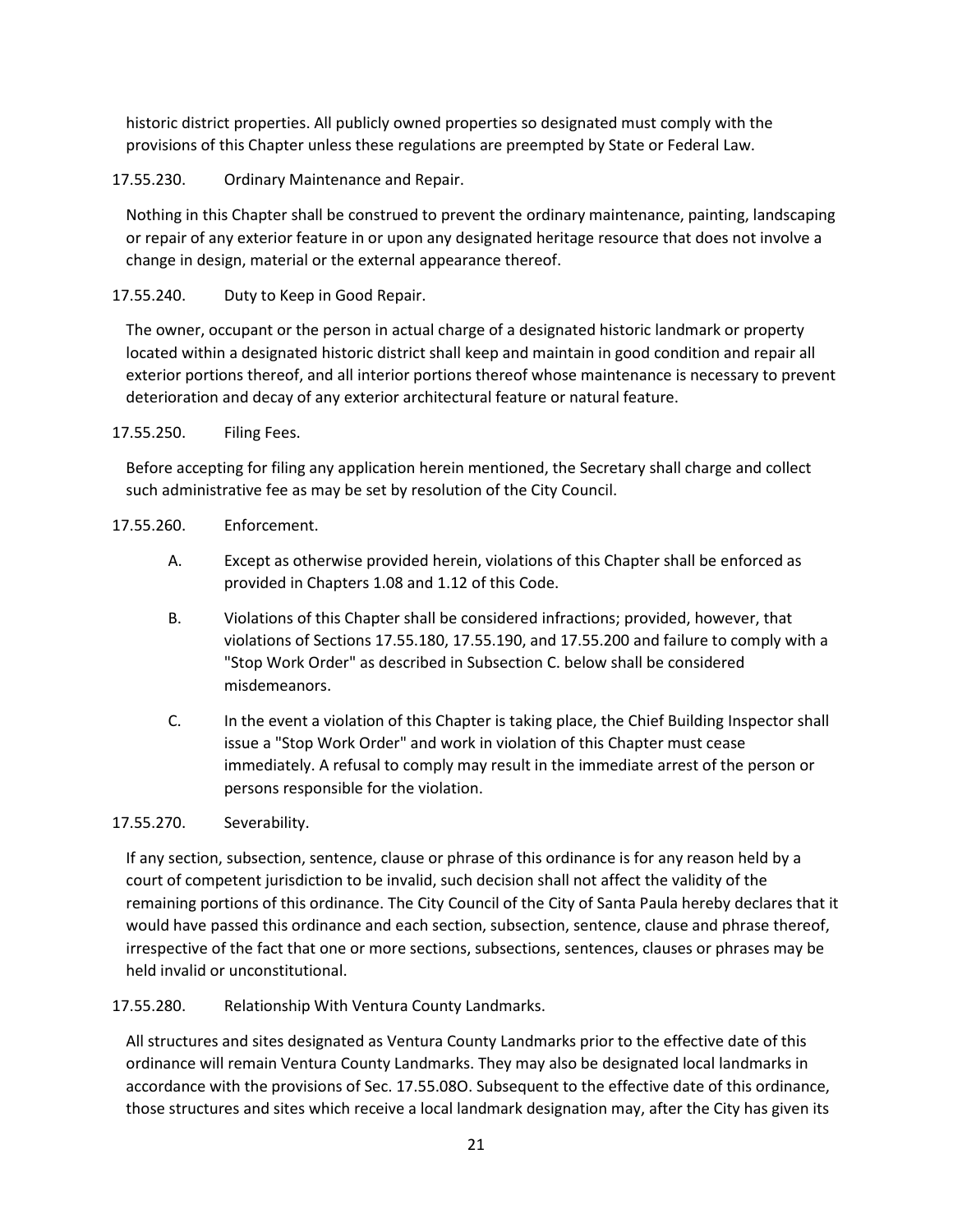designation, request designation as a Ventura County Landmark through the Ventura County Cultural Heritage Board.

Section 2. This ordinance shall not be codified.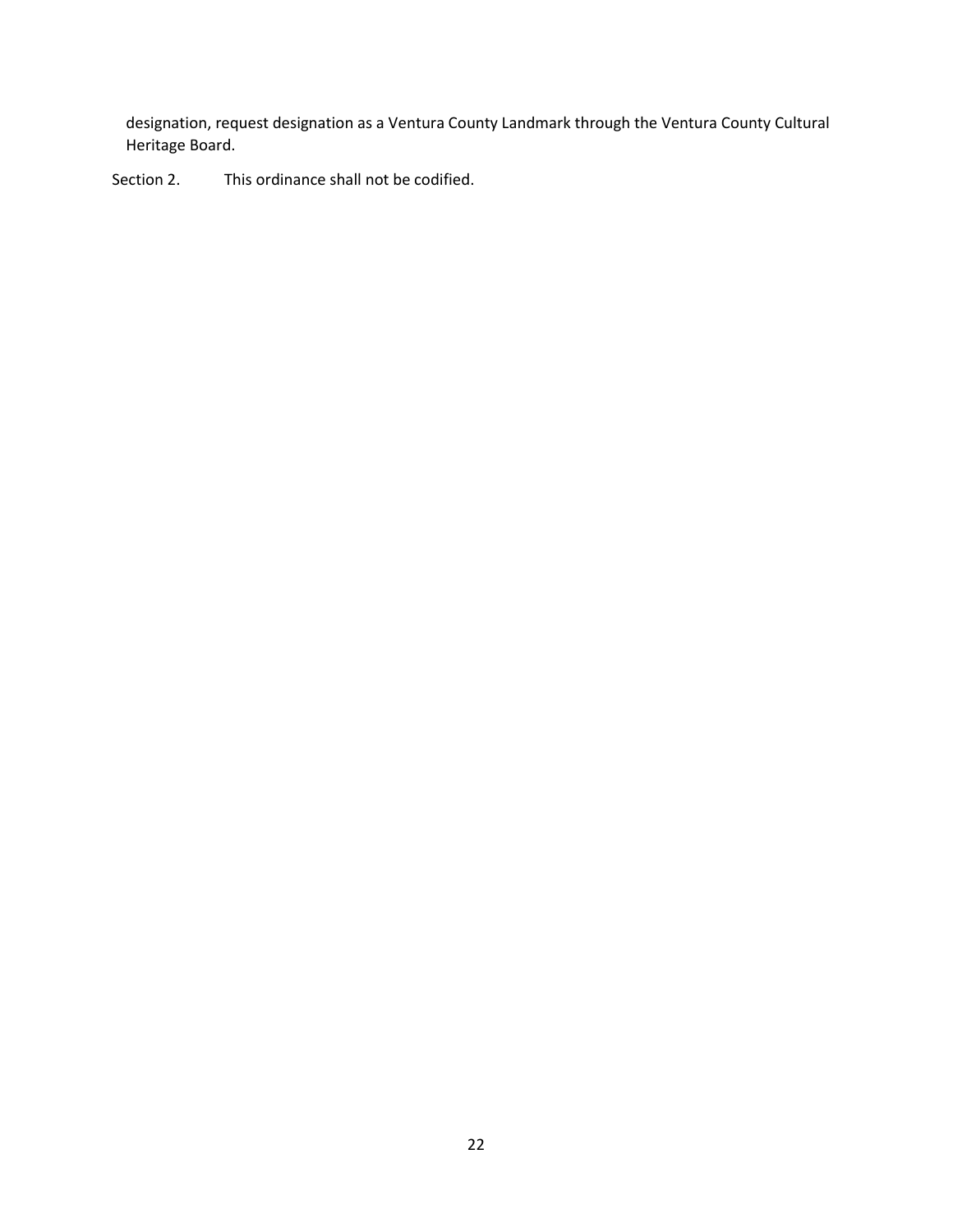# **Appendix A. Historic District Design Guidelines For New Construction**

# **HEIGHT**

**Consider**-Relating the overall height of new construction to that of adjacent structures. As a general rule, construct new buildings to a height roughly equal to the average height of existing buildings from the historic period on and across the street.



**Avoid** -New construction that greatly varies in height (too high or too low) from older buildings in the vicinity.



#### **SCALE**

**Conside**r -Relating the size and proportions of new structures to the scale of adjacent buildings. Although much larger than its neighbors in terms of square footage, the building shown maintains the same scale and rhythm as the existing buildings.



**Avoid** - Buildings that in height, width or massing violate the existing scale of the area. The new building shown here disrupts the scale and rhythm of the streetscape, although it might be appropriate in a different location.



# **MASSING**

**Consider** - Breaking up uninteresting boxlike forms into smaller, varied masses such as are common on most buildings from the historic period. Variety of form and massing are elements essential to the character of the streetscape in historic districts.



**Avoid**-Single, monolithic forms that are not relieved by variations in massing. Boxlike facades and forms are intrusive when placed in a streetscape of older buildings that have varied massing and facade articulation.



#### **DIRECTIONAL EXPRESSION**

**Consider** - Relating the vertical, horizontal, or nondirectional facade character of new buildings to the predominant directional expression of nearby buildings. Horizontal buildings can be made to relate to the more vertical adjacent structure by breaking the facade into smaller masses that conform to the primary expression of the streetscape.



**Avoid** - Strongly horizontal or vertical facade expressions unless compatible with the character of structures in the immediate area. The new building shown does not relate well to either its neighbors or to the rhythm of the streetscape because of its unbroken horizontal facade.

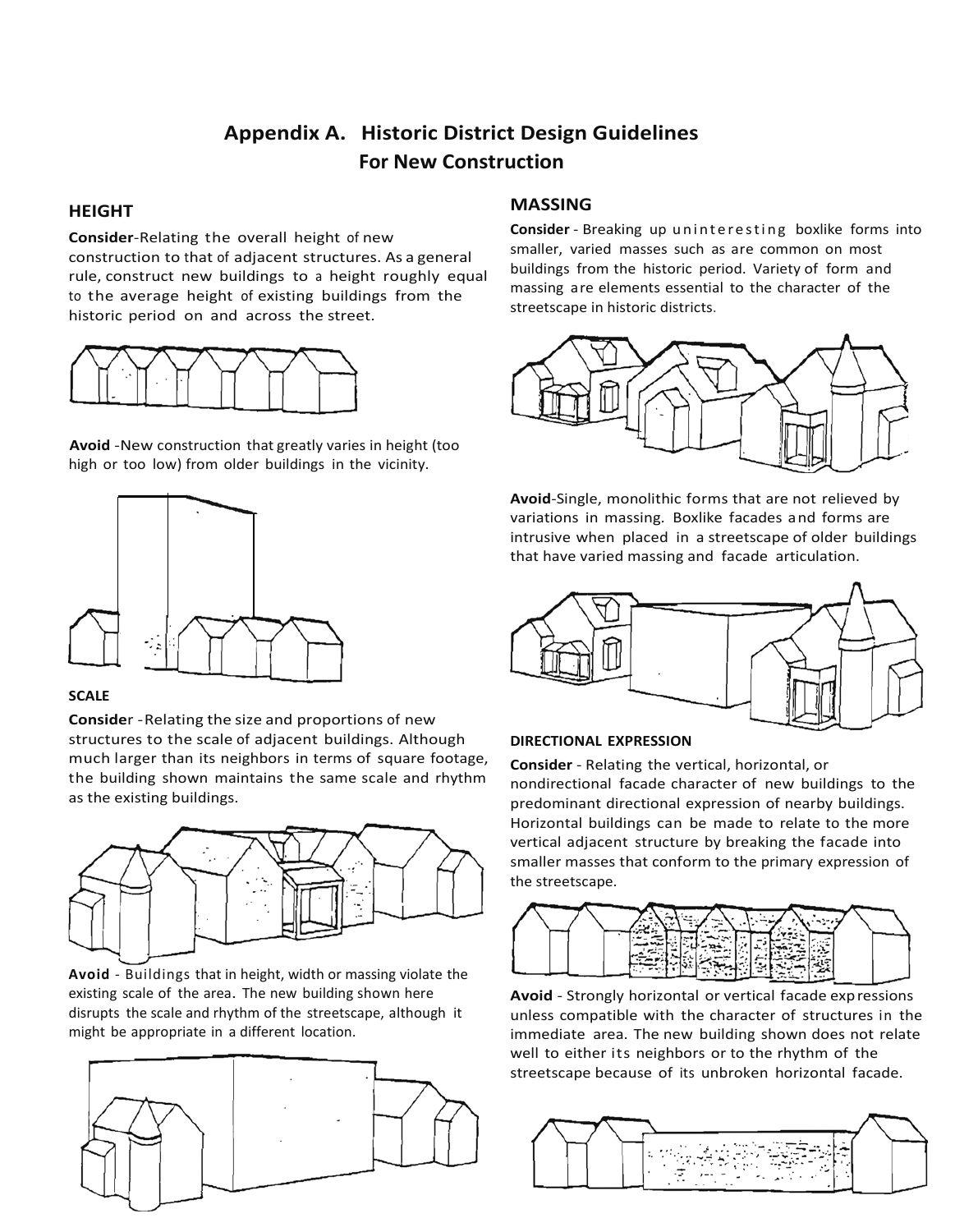#### **RHYTHMOF OPENINGS**

**Consider** - Respecting the recurrent alteration of wall areas with door andwindow elementsin the façade. Also consider the width-to-height ratio of bays in the facade. The placement of openings with respect tothe facade's overall composition, symmetry, or balanced asymmetry should be carefully studied.



**Avoid** -Introducing incompatible facade patterns that upset the rhythm of openings established in surrounding structures. Glass walls and window and door shapes and locations shown in the example are disrespectful to the adjoining buildings.



#### **IMITATIONS**

**Consider** - Accurate restoration of or visually compatible additionsto existing buildings, and, for newconstruction, contemporary architecture that well represents our own time, yet enhances the nature and character of the historic district.



**Avoid** - Replicating or imitating the styles, motifs, details or older periods. Such attempts are rarely successful and, even if done well, present a confusing pic ture of the true character of the historical area.

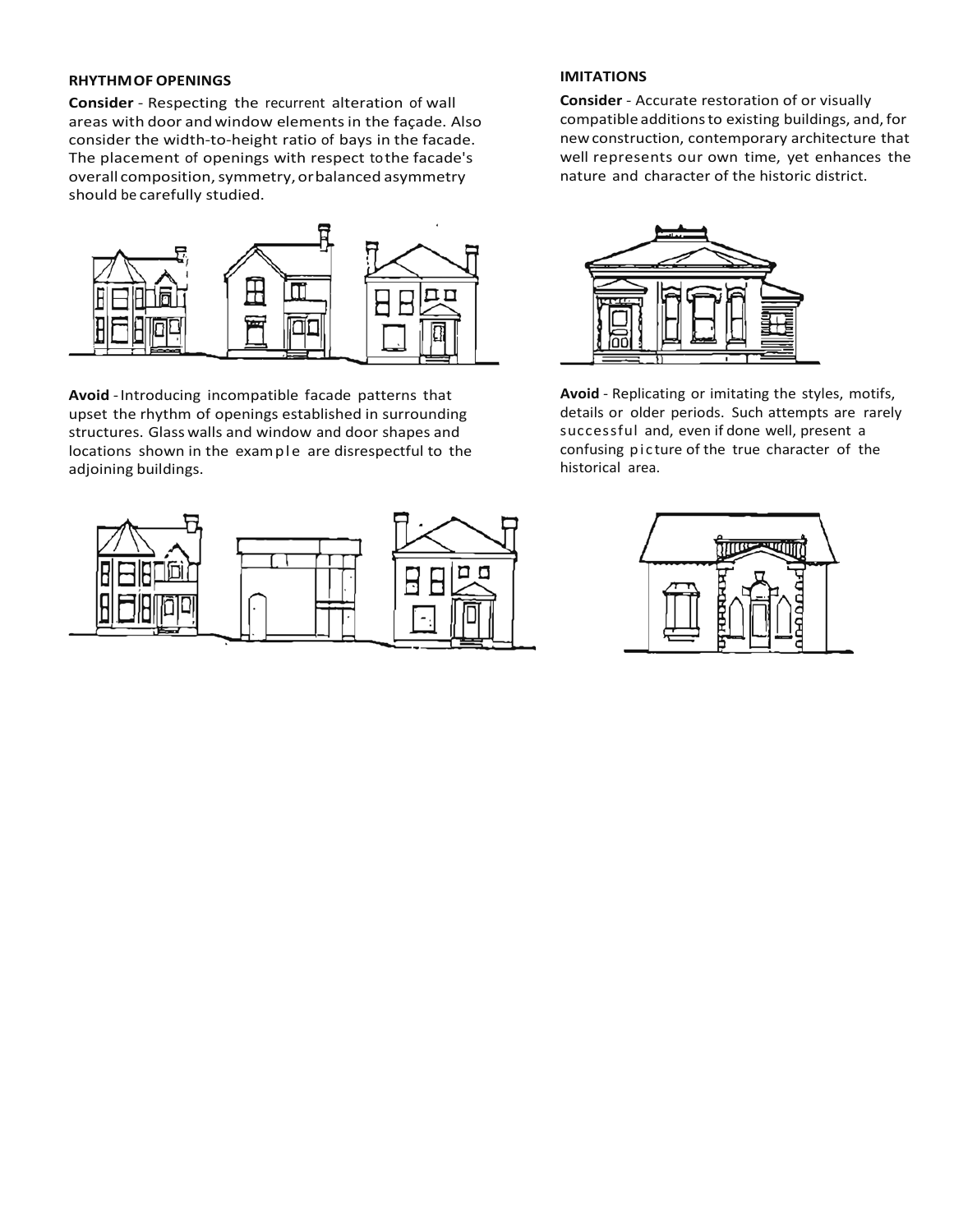#### **SETBACK**

**Consider** - Maintaining the historic facade lines of streetscapes by locating front walls or new buildings in the same plane as the facades of adjacent buildings. If exceptions are made, buildings should be set back into the lot rather than closerto the street. If existing setbacks vary, new buildings should conform to historic siting patterns.



**Avoid** - Violating the existing setback pattern by placing new buildings in front of or behind the historic facade line. Avoid placing buildings at odd angles to the street, unless in an area where diverse siting already exists, even if proper setback is maintained.



#### **PLATFORMS**

**Consider** - The use of a raised platform is a traditional siting characteristic of most of the older buildings inSalt Lake City. This visual "pedestal" is created by retaining walls and terracing up to the building or by high foundation walls and stepped entries.



**Avoid** - Bringing walls of new buildings straight out of the ground without a sense of platform, i.e., without maintaining the same entry height as neighboring buildings. Such structures seem squat, visually incomplete, and do not relate well to their elevated neighbors. Also avoid leveling off terraced slopes or removing retained platforms.



#### **SENSE OF ENTRANCE**

**Consider** -Articulating the main entrances to the building with covered porches, porticos, and other pronounced architectural forms. Entries were historically raised a few steps above the grade of the property and were a prominent visual feature of the street elevation of the building.



**Avoid** - Facades with no strong sense of entry. Side entries or entries not defined by a porch or similar transitional element result in an incompatible "flat" first-floor facade.



#### **ROOF SHAPES**

**Consider** - Relating the roof forms of the new buildings to those found in the area. Although not entirely necessary, duplication of the existing or traditional roof shapes, pitches, and materials on new construction is one way of making new structures more visually compatible.



**Avoid** - Introducing roof shapes, pitches, or materials not traditionally used in the area.